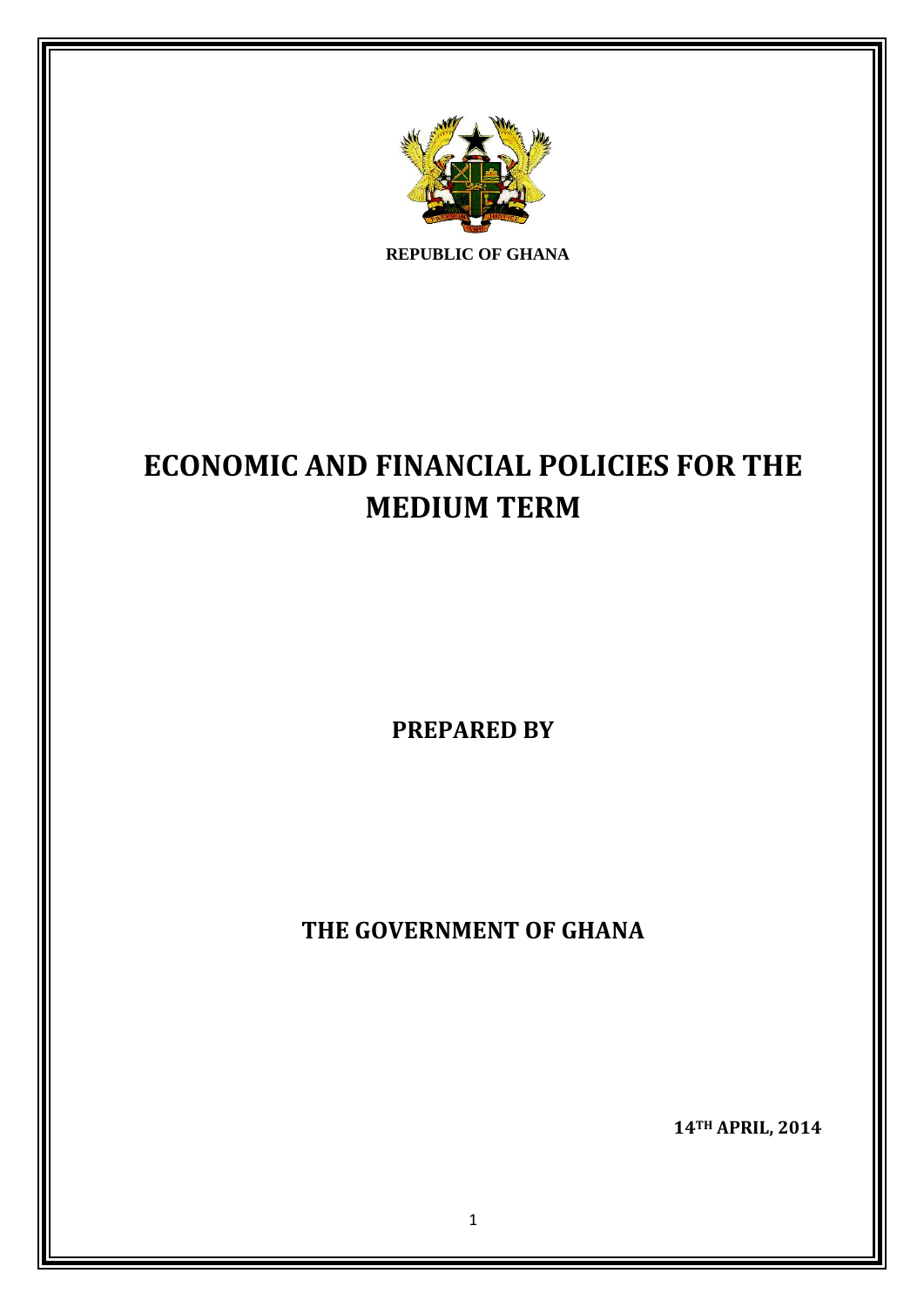#### **GHANA – ECONOMIC AND FINANCIAL POLICIES FOR THE MEDIUM TERM (2014-2017)**

#### **INTRODUCTION**

1. The Government of Ghana has adopted a comprehensive stabilization and reform programme to correct the imbalances that have occurred in recent years and to lay the foundation for transforming the structure of the economy and safeguard its positive medium term prospects. While this policy document sets out Ghana's economic and financial policies for the medium term (2014-2017), it is important to stress that it consolidates policies that the country has outlined in the 2013 and 2014 Budgets presented to Parliament. Indeed, in several instances, most of these policies have been part of the Public Financial Management (PFM) reforms that were launched between 2009 and 2010.

2. Hence, the main purpose of this document is to show a consolidated form of the **"homegrown"** policies that the Government is implementing to correct the current imbalances in the economy with a view to securing the positive future prospects for the country. The absence of a document that is dedicated exclusively to the consolidation effort has often given the impression that Ghana was not implementing enough measures to bring the fiscal situation under control. Besides the 2013 and 2014 Budgets, the background to this document also includes the State of the Nation Address as well as the existing and impending Ghana Shared Growth and Development Agenda Phases I and II (GSGDA I & II) documents.

3. Ghana successfully went through keenly contested presidential and parliamentary elections in December 2012. President Mahama's National Democratic Congress was re-elected in December 2012 but after disputing the election results, the opposition New Patriotic Party contested the results in the Supreme Court. President Mahama emerged victorious and the Supreme Court declared him as the validly elected President after nine months of proceedings.

4. There is no doubt that the outcome of the long election and court processes is a positive manifestation of the consolidation of Ghana's democratic credentials and adds to the certainty in making Ghana a stable and positive environment for domestic and international investments. It makes the country a strong functioning democracy in Africa, and the outcome of the case stands out as the single most remarkable achievement in the country's governance history. On the other hand, it contributed to the slow-down in economic activity in 2013. In addition to the election petition's effect on output, the year 2013 also witnessed significant energy disruptions which affected growth.

# **RECENT ECONOMIC DEVELOPMENTS AND MEASURES**

5. Ghana has witnessed significant expansion in output in recent times with the real GDP growing steadily from 3.7 percent in 2000 to 8.8 percent in 2012 before decelerating slightly to 7.1 percent in 2013. Growth averaged 8.3 percent from 2007 to 2013. After declaring HIPC in the context of an IMF programme from 2002 to 2006, the country benefited significantly from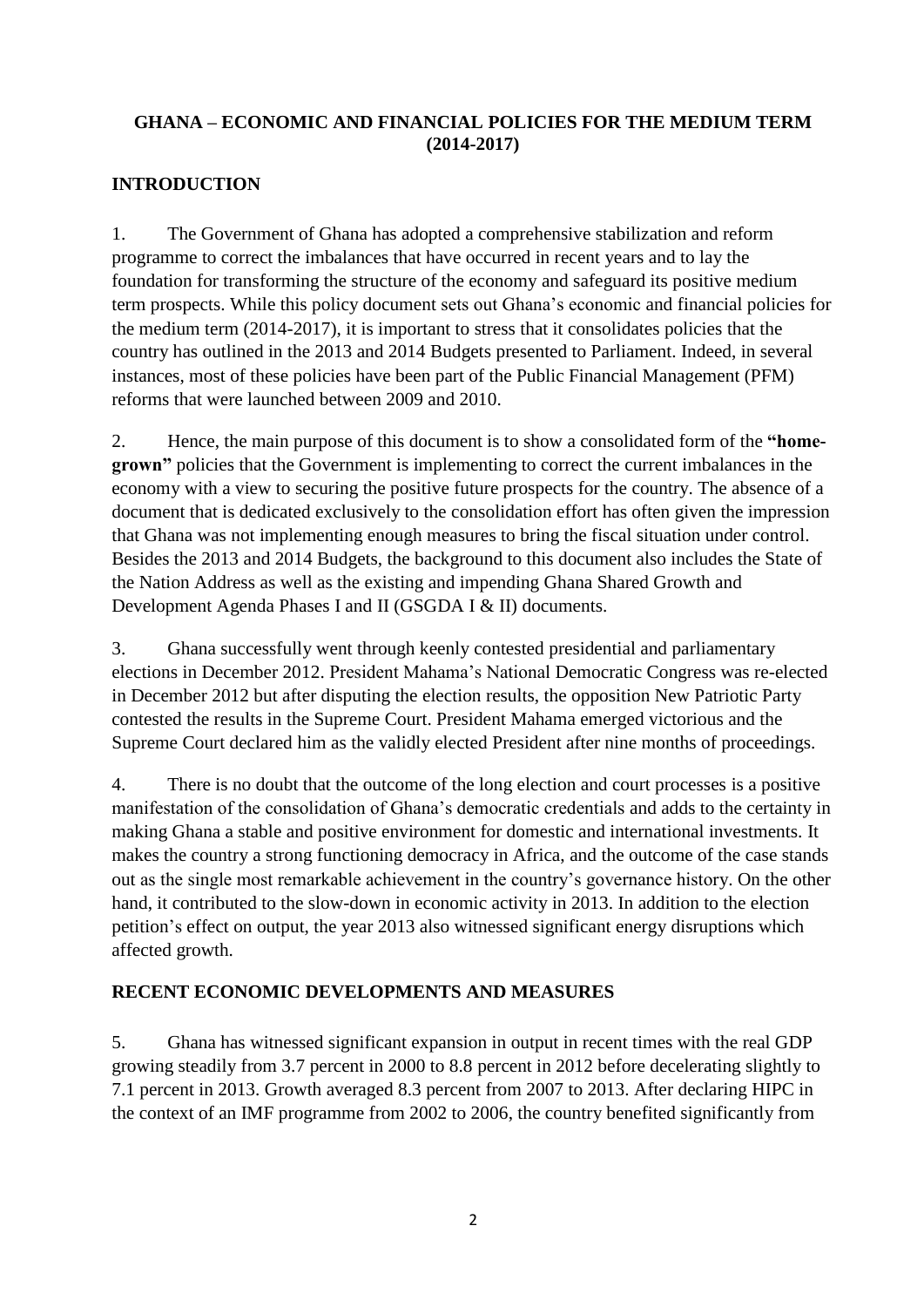debt relief with fiscal space to embark on critical infrastructure investments, particularly in the energy and road sectors as well as targeted social spending.

6. The favourable prospects for Ghana's oil and gas resources have attracted large inflows of foreign direct investment (FDI). The rebasing of the GDP in 2010 and onset of oil production in 2011 boosted Ghana's growth further, making it one of the fastest growing economies in Africa. The resulting significant improvement in per capita income from US\$1,292.5 in 2010 to US\$1,570 in 2012 has placed the country into a Lower Middle-Income Country (LMIC) status. On the other hand, these positive developments and Ghana's new middle-income status are leading to a change in the country's classification by donors as well the multilateral institutions such as the World Bank and African Development Bank (AfDB). The main effect is limiting the country's access to grants and concessional financing in the near term.

7. The combination of higher output growth, declining inflation, and improved social spending under the Ghana Poverty Reduction Strategy (GPRS) and Ghana Shared Growth and Development Agenda (GSGDA) has contributed significantly to lower poverty levels. The incidence of poverty declined from 39.5 percent in 1998/99 to 28.5 percent in 2005/06. At this rate, Ghana is poised to achieve the Millennium Development Goal (MDG) of halving extreme poverty ahead of 2015.

8. Since the initiation of the MDGs, Ghana has made significant progress towards reducing poverty; improving access to education; reducing gender disparities in primary education; and providing access to improved water sources and these efforts have been recognized globally. Despite these achievements, challenges still exist in the areas of reducing maternal and child mortality and increasing access to improved sanitation. Given the nearness to the deadline for achieving these targets, Government is intensifying its efforts in these areas to enable the country achieve these targets by 2015. Ghana stands ready to implement policies and programmes towards the achievement of the post-2015 development agenda.

9. In the financial sector, important structural and institutional reforms have also been undertaken recently. In particular, under the Basel and other initiatives such as the development of payment system infrastructure, a comprehensive legal and regulatory framework and strengthened risked-based prudential supervision policies have been put in place to further deepen the financial sector and safeguard the safety and soundness of the financial system.

10. These developments in the economy have taken place within major adverse developments in the global economy which culminated in the global financial crisis or meltdown that started to change the fortunes of many economies from about 2008. Many developing and emerging countries, including Ghana, escaped the full effects of the initial crisis, mainly as a result of improvements in commodity prices and overflow of credit from quantitative easing (QE) programmes in the advanced countries. More recently, however, many of these economies are experiencing the negative impact of the winding down of the stimulus and QE programmes that were designed to stimulate growth in the major global economies. The main impact on Ghana's economy is the slump in gold and cocoa prices on the international commodity markets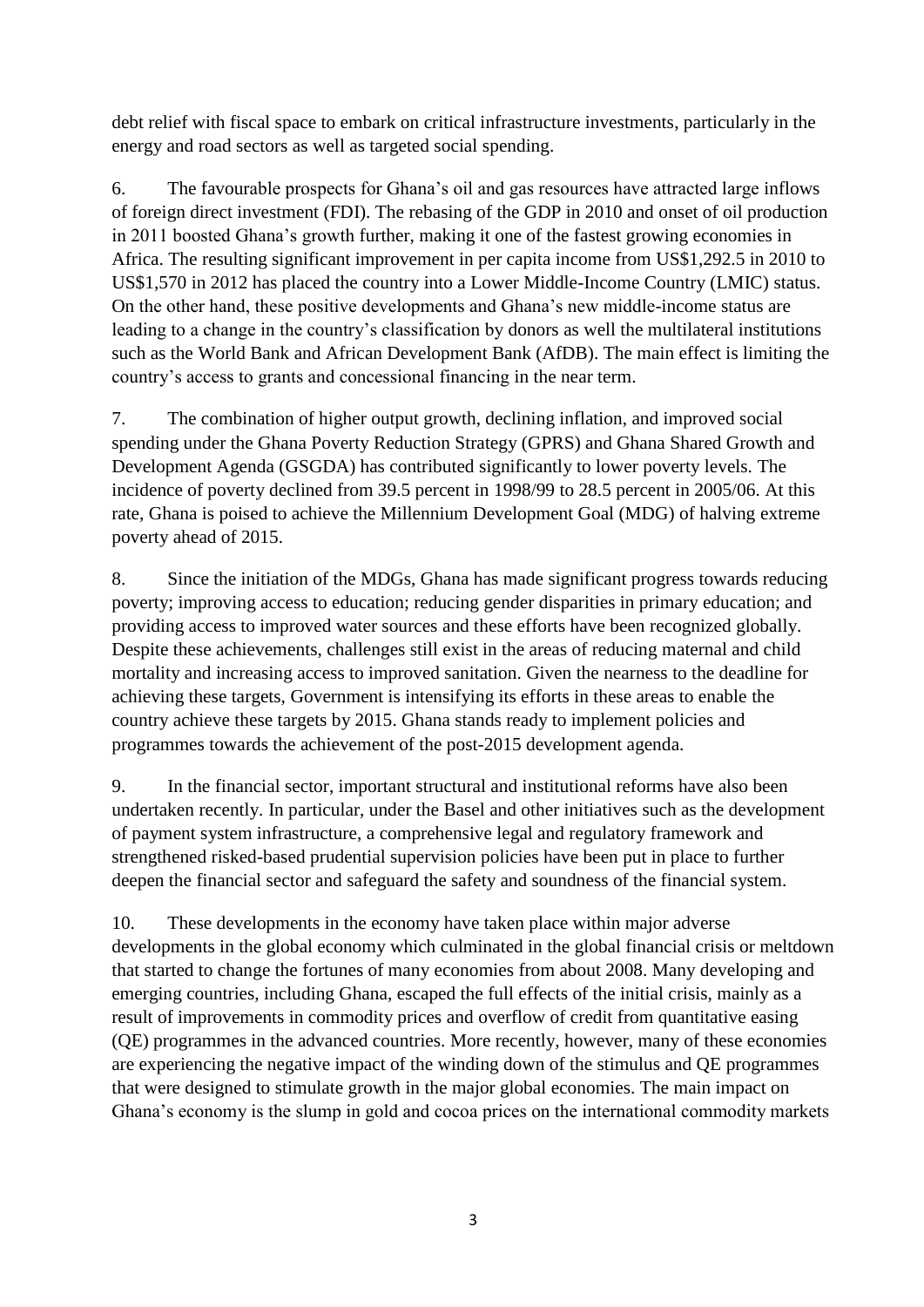in 2012 and 2013 thereby affecting revenue generation and output expansion and foreign exchange inflows.

# **Macroeconomic Performance in 2012**

11. In 2012, real GDP grew by 8.8 percent and was mainly driven by the non-oil sectors, namely agriculture, industry, and services. Inflation stabilized at 8.8 percent following measures put in place by the monetary authorities to contain the rapid depreciation of the currency in the first half of 2012. In spite of the progress in the macroeconomic and structural areas, the economy, particularly fiscal management, has come under severe stress since 2012, due to both global and domestic factors. Fiscal policy implementation suffered some setbacks as the budget deficit widened to 11.5 percent on account of several exceptional factors outlined below:

- i. implementation challenges associated with the single-spine wage policy initiated in 2007 to correct distortions and inequities in the public sector wage structure;
- ii. significant shortfall in grants from Development Partners;
- iii. non-realisation of projected revenue from the oil companies, due mainly to shortfall in projected output in 2011 and 2012;
- iv. larger-than expected petroleum and utility subsidies;
- v. higher interest costs arising from the steep rise in short term domestic interest rates from the round of bonds that were issued to fund the national budget;
- vi. the continued disruption in gas supply to the country from the West African Gas Pipeline (WAGP) that led to a substantial increase in subsidies.

12. Further, in relation to several of these factors, the current account deficit deteriorated to 11.8 percent of GDP from 9.1 percent in the previous year and gross international reserves remained low at 2.8 months of import cover. It is important to note, however, that the large current account deficit is closely associated with sizable foreign direct investment, mainly in the extractive industries, as well as the negative terms of trade attributable to the falling price in commodity exports, notably gold and cocoa.

# **Macroeconomic Performance in 2013**

13. The 2013 Budget and Mid-year review ushered in bold decisions to improve the fiscal and monetary situation. Even though these measures helped to improve the situation, the continuing adverse global and domestic developments posed challenges to economic management in 2013. As noted, the prices of Ghana's key commodities have declined on the international markets, giving rise to a worsened external sector performance that complicated the macroeconomic situation.

14. Nonetheless, revised growth outturn for 2013 released by the Ghana Statistical Service (GSS) in April 2014 showed an overall GDP growth of 7.1 percent over the growth of 8.8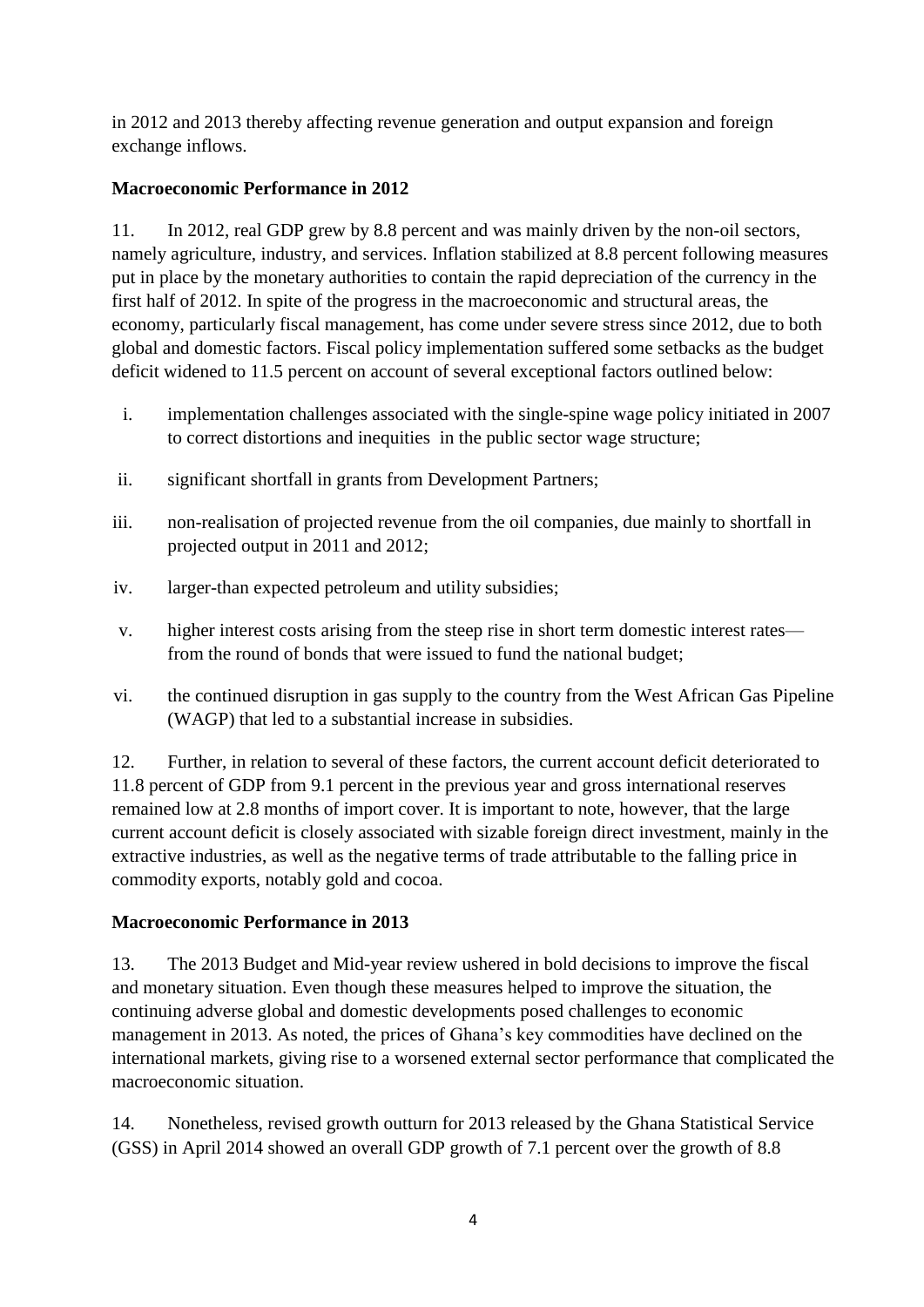percent recorded in 2012. The 2013 growth was however, below the year's target of 8.0 percent. The services sector recorded the highest growth of 8.9 percent, followed by industry (7.0 percent) with agriculture recording a growth rate of 5.2 percent. The relative slowdown in growth in 2013 was due mainly to the energy crisis that the economy faced from mid-2012 and falling gold production related to the drop in world prices.

15. Inflation surged in 2013 and early 2014 mainly on account of removal of subsidies on petroleum prices and utility tariffs as well as pass-through effects of exchange rate depreciation, the latter reflecting a general weakness of the external sector developments in 2013. After ending 2013 at 13.5 percent, inflation rose to 14.5 percent in March, further drifting away from the target band of  $9.5\pm 2$  percent. The latest developments in inflation also reflect a seasonal pick-up of food prices, rising to 8.2 percent in March from 7 percent in January. Core inflation rose at a moderately lower pace, signaling the importance of deregulation in the inflation dynamics.

16. The Monetary Policy Committee (MPC) of the Bank of Ghana recently tightened monetary policy in response to rising inflation and inflation expectations, and the sharp depreciation of the cedi. It increased the policy rate by 200 basis points to 18 percent in February 2014.

17. To improve revenue performance in support of the fiscal consolidation effort, in July 2013, Government introduced the following additional revenue measures:

- i. National Fiscal Stabilization Levy of 5 percent of profit before tax of institutions in banking, insurance, other financial services, communication, and brewery sectors with a sunset clause to end at the end of 2014;
- ii. Special Import Levy of 1 and 2 percent on some imported goods;
- iii. A broadened base of the environmental tax and a reduction in the tax rate from 15 percent to 10 percent; and
- iv. Re-imposition of import duty of 20 percent and VAT on imported mobile handsets.

18. These revenue measures yielded revenue of about  $GH¢168$  million or 0.2 percent of GDP in 2013 and are expected to yield GH¢630 million or 0.6 percent of GDP in 2014.

19. In addition to the revenue measures, expenditure measures were introduced for purposes of achieving the fiscal target for the year, namely:

- i. regular adjustment of fuel and utility prices to achieve better targeting and thereby reduce related subsidies to the barest minimum;
- ii. minimizing waste in expenditure on goods and services and capital;
- iii. minimize the award of new contracts and contracting of new loans with a change in focus on existing contracts and loans;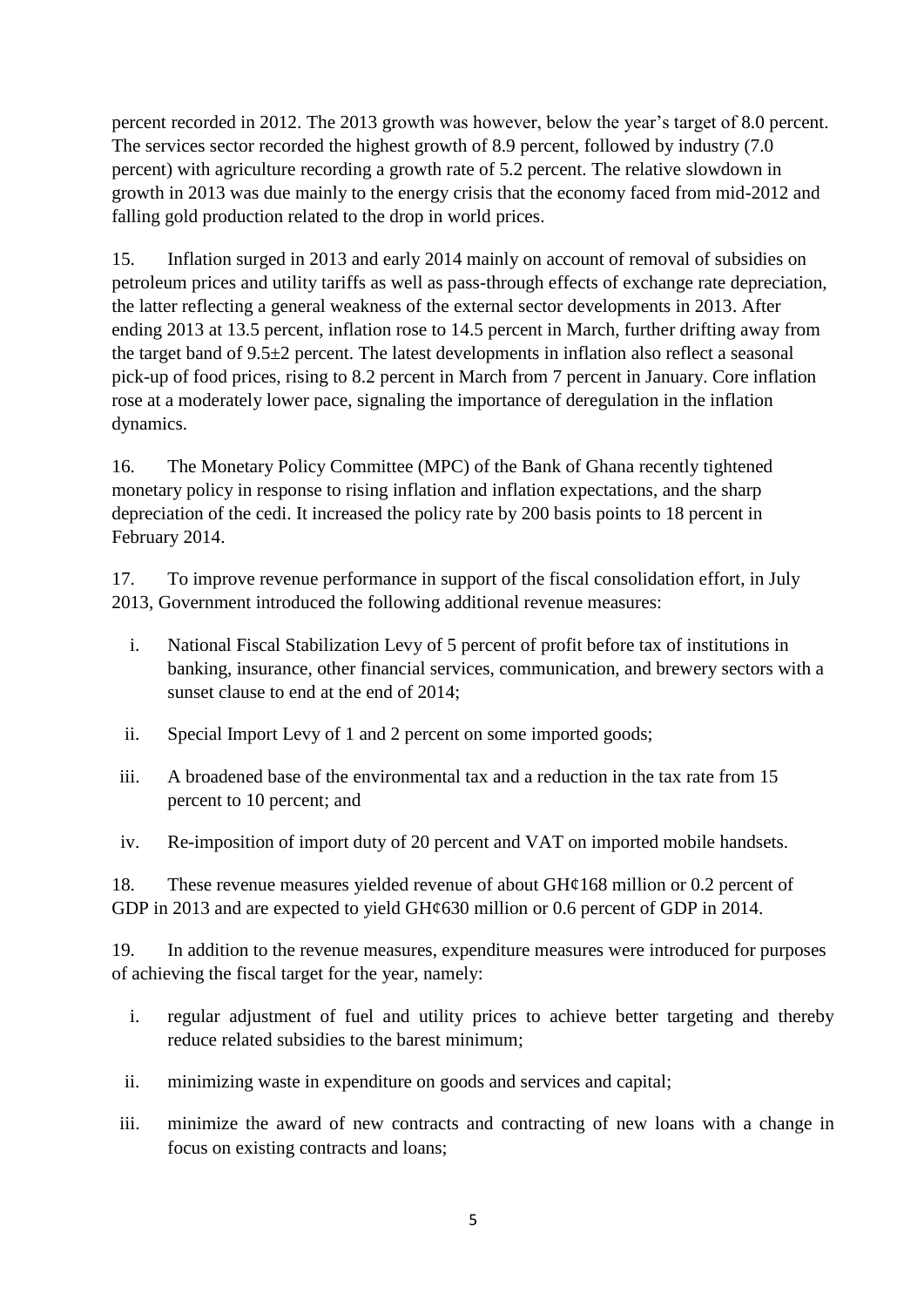- iv. refinancing of short term expensive debt with a view to extending the maturity dates and reducing interest costs;
- v. provision of matching funds to fast-track disbursement of existing loans; and
- vi. processing of all GoG expenditures on the Ghana Integrated Financial Management and Information System (GIFMIS) to control unauthorised commitments.

20. These expenditure rationalization measures helped to contain most expenditures within the 2013 total Appropriation.

21. Notwithstanding the significant measures to contain the fiscal deficit in 2013, the deficit at the end of the year was 10.1 percent of GDP against a target of 9 percent due mainly to the following factors:

- i. shortfall in tax revenue resulting from lower domestic output and import levels as well as a decline in commodity prices on the world market, notably gold and cocoa;
- ii. continuous shortfalls in grants from Development Partners relative to the budget target;
- iii. overruns in the wage bill due to the continuing implementation of the SSPP;
- iv. overruns in subsidies due mainly to the payment of arrears; and
- v. overruns in interest costs, due mainly to financing of the deficit.

22. In spite of the non-achievement of the fiscal target for 2013, Government remains committed to its short-to-medium term fiscal consolidation objectives. Indeed, the 2014 Budget outlines additional measures to address the main causes of the fiscal slippage in 2013 and ensure the achievement of our medium term targets.

23. On the external front, Ghana's key commodity prices generally softened during the first half of 2013 while a recovery in cocoa prices in the second half was not sufficient to prevent an overall deterioration of the terms of trade. This, alongside a large net service and income outflows as well as slowdown in official and private transfer inflows resulted in a deterioration of the current account balance to 12.0 percent. This was financed mainly by foreign direct and portfolio investments as well as drawdown of reserves.

# **THE GOVERNMENT'S ECONOMIC PROGRAMME**

#### **Medium-Term Development Objectives**

24. The medium term macroeconomic programme of Government draws from the medium term national development policy framework, GSGDA II (2014 – 2017) which has an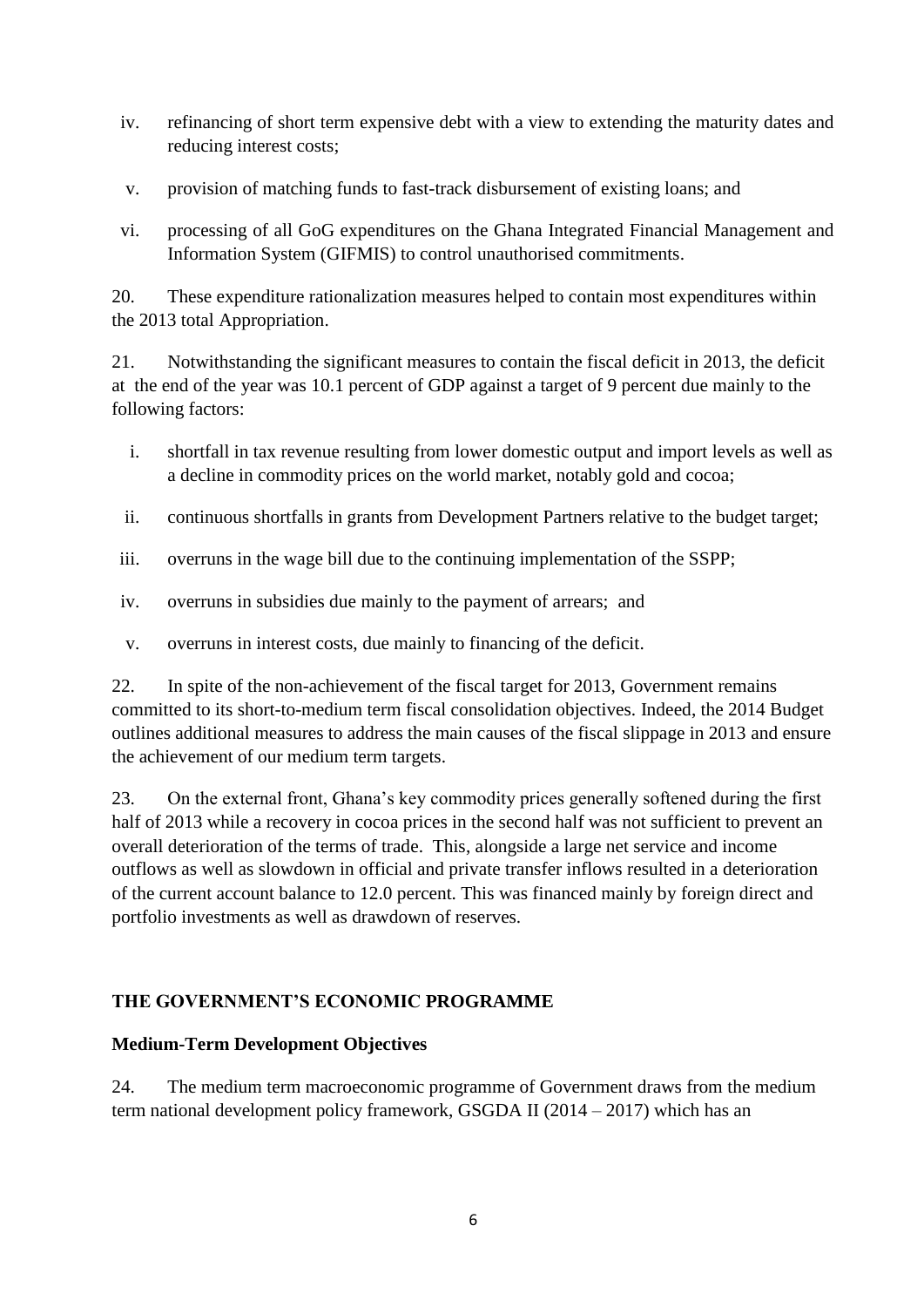underlying theme of socio-economic transformation. This transformation entails changing the structure and composition of national output in ways that enhance

- i. broad-based, inclusive and sustainable growth;
- ii. the process of production through skills and technological upgrading;
- iii. the competitiveness of industry and trade; lifting workers from low-productive agriculture to higher productive agriculture and other activities; and
- iv. putting the economy on a growth path that creates jobs, opens up decent work opportunities for all, alleviates poverty and reduces income and social inequalities.
- 25. The GSGDA over the medium term (2014-2017) will be anchored on:
	- i. continued pursuit of macroeconomic stability;
	- ii. creating the appropriate fiscal space for accelerated investments in key priority programmes, in partnership with the private sector;
- iii. sustainable exploitation of Ghana's natural resource endowments in agriculture, minerals, oil and gas; and
- iv. strategic investments in human capital, infrastructure, human settlements, science, technology and innovation to drive industrialization, in particular manufacturing.

26. The strategy for attainment of these medium term goals and objectives will be underpinned by the Government's overall agenda of:

#### ―**Investing in people, building a strong and resilient economy, expanding infrastructure, and ensuring transparent and accountable governance."**

27. Some of the specific sectors that the measures introduced since 2012 to 2014 to consolidate the medium-term prospects of the country include:

- i. further expanding the services sector—with Ghana becoming a hub for financial and transportation services;
- ii. increasing crude oil production from existing and new oil fields;
- iii. completion of, and further expansion and investments in, gas production and processing;
- iv. linking the oil and gas prospects to a wider energy mix that includes substitution of gas for household and business use; fertilizer and petrochemical industrial production; and export of power as part of the West African Power Pool (WAPP); and
- v. expansion of the transportation network of road, river and rail which also integrates into the ECOWAS infrastructure agenda.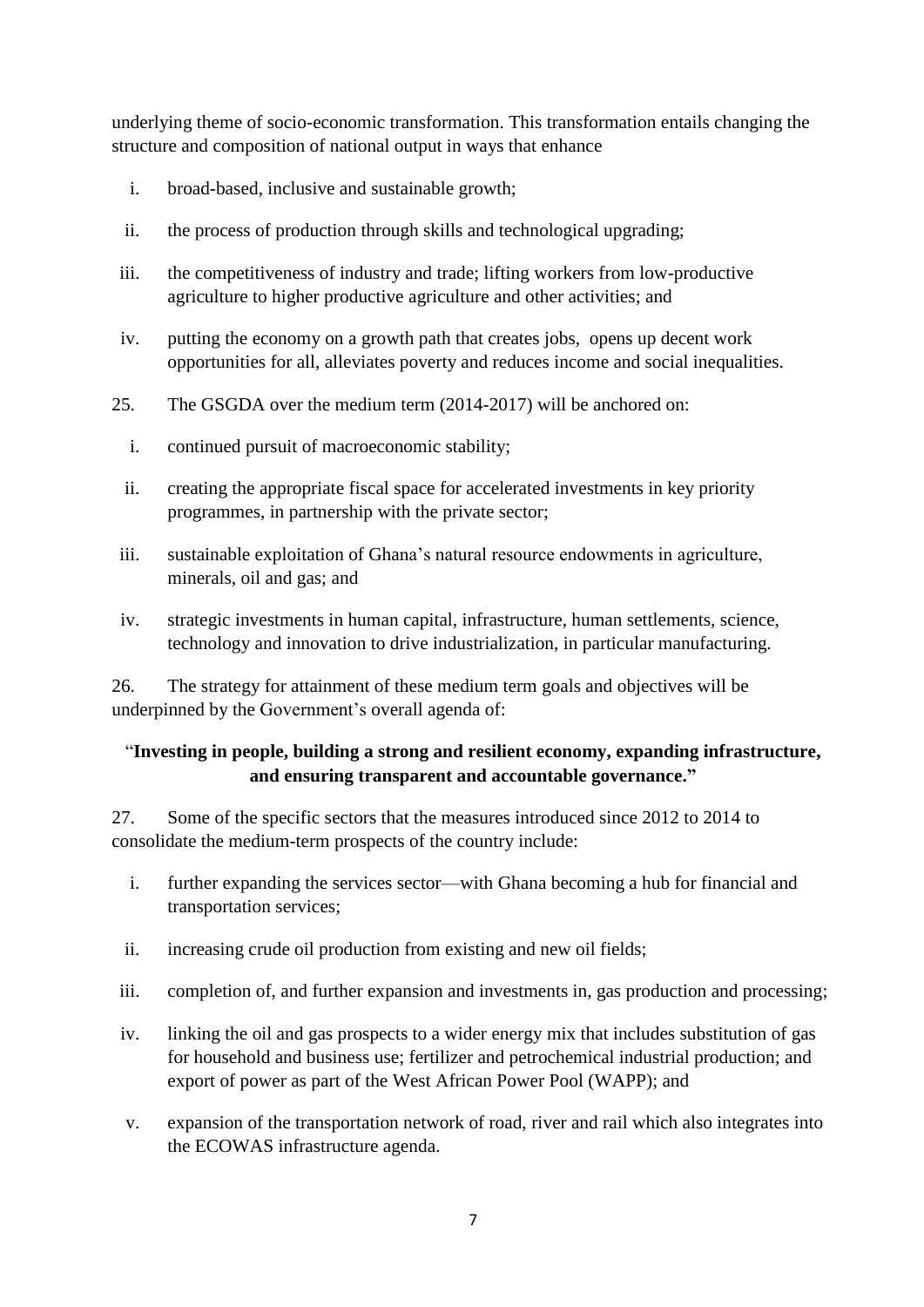28. The prospects for the medium term are based on more value addition, diversification and enhancement of local content initiatives.

#### **Medium Term Macroeconomic Objectives**

29. As stated earlier, the medium term macroeconomic programme and annual budgets will be anchored on the GSGDA II. The main goal of the medium term macroeconomic programme is to achieve and sustain macroeconomic stability for the promotion of growth and development. The strategy for achieving macroeconomic stability will include:

- i. ensuring fiscal discipline that hinges on prudent public expenditure management;
- ii. enhanced domestic revenue mobilization;
- iii. public sector reforms, with particular emphasis on right-sizing the public service;
- iv. reclassification of public debt and improvement in public debt management; and
- v. encouraging the private sector to participate in the accelerated growth agenda through Public Private Partnerships (PPPs).

# **Fiscal Policy**

30. In the medium term, fiscal policy will aim at consolidation to achieve a sustainable fiscal deficit and public debt. In this regard, Government aims to reduce the fiscal deficit from 10.1 percent of GDP in 2013 to 8.5 percent in 2014, 7.5 percent in 2015, and further down to 6.0 percent in 2016. The reduction in fiscal deficit will be driven mainly by expenditure rationalization and revenue enhancing measures.

- 31. Medium term expenditure rationalization measures will include:
	- i. shifting the focus of expenditure from low-priority public spending for all MDAs;
	- ii. rationalization of the wage bill, pensions, gratuities, and social security payments as part of measures to reduce the wage bill (excluding arrears) to tax revenue ratio from 57 percent in 2013 to 35 percent by 2017. This would put us within reach of the ECOWAS criterion of wage-to-revenue ratio of 35 percent. This will be done in the context of GIFMIS, HRMS and payroll reforms that are being implemented already;
- iii. negotiate public sector wage adjustments subject to budgetary constraints and within a medium term framework consistent with the wage bill-to-tax revenue ratio;
- iv. rationalization of public sector staff in MDAs which elements include the ongoing payroll upgrade and installation of new HRMS programme for Office of Head of Civil Service (OHCS) and Public Services Commission (PSC). These measures will include a broad public sector reform with a voluntary retirement plan as well as a review of MDAs organizational structure;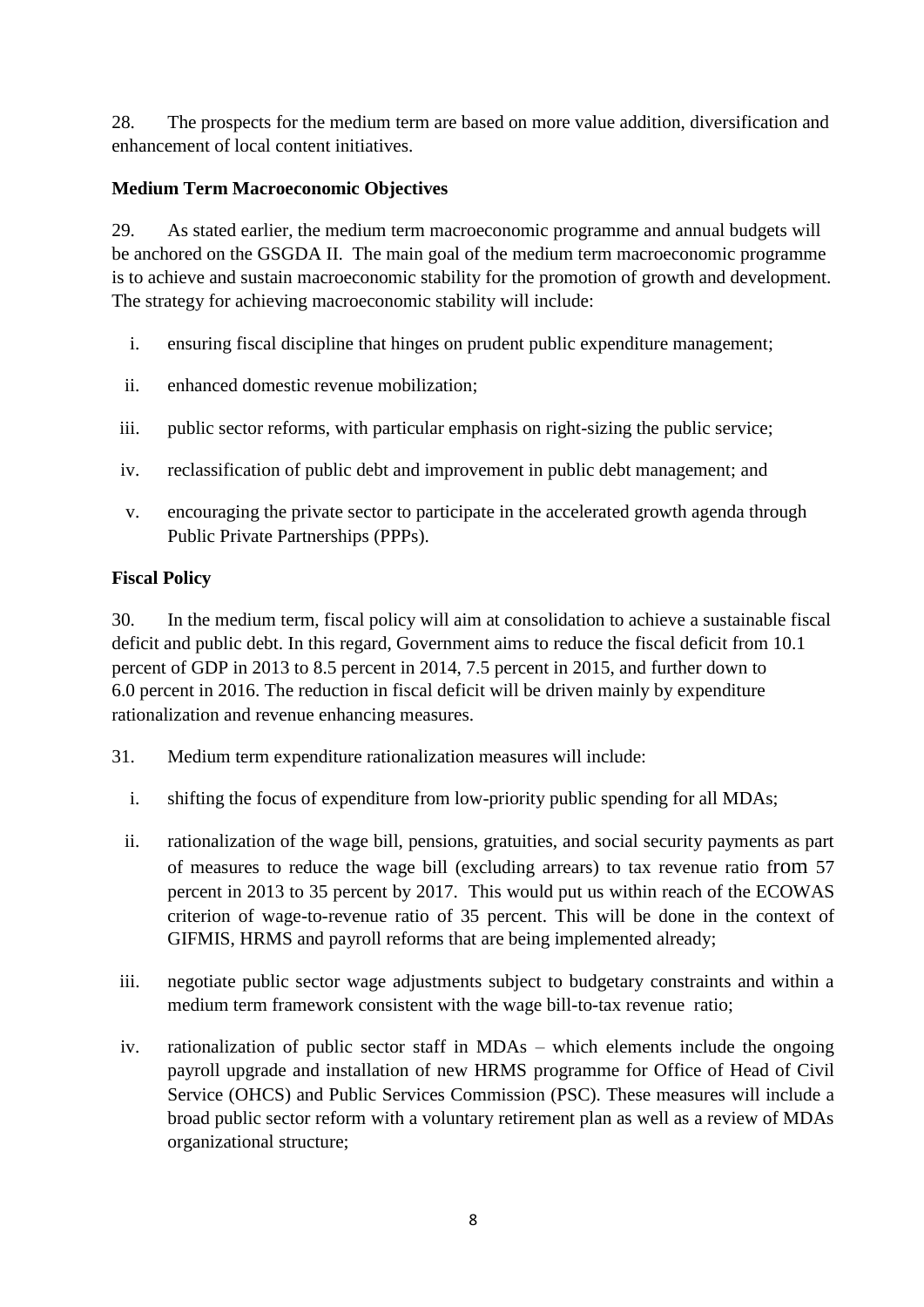- v. restructuring of the District Assemblies Common Fund (DACF) and other Statutory Funds to reduce rigidities in the budget and aligning them to priority programmes;
- vi. continuation of the policy of regular adjustment of fuel and utility prices to keep expenditure on subsidy within budget constraints;
- vii. deepen the implementation of GIFMIS through completion of the budget modules and roll-out to all MDAs and MMDAs to improve efficiency in public expenditure management and provide a more effective way of controlling commitments;
- viii. undertaking a more thorough privatization of the downstream of the electricity distribution systems at ECG and NEDCO, by using the private sector in the collection of revenues under performance-based contracts; and
- ix. Debt management measures approved in the 2014 Budget with the view to:
	- a. managing the debt sustainability limits;
	- b.adopting recovery schemes such as escrows and on-lending for commercially viable projects;
	- c. lengthening of maturity profile of domestic debt and financing the capital component of the budget through the issuance of longer dated bonds;
	- d.Channeling grants and concessional borrowing to social investments while using non-concessional funding largely for commercially viable projects; and
	- e.establishing the Ghana Infrastructure Investment Fund (GIIF) as a quasi-fiscal body to raise and provide sustainable funding for infrastructure development.

32. It is expected that these measures will lead to a reduction in public expenditure in relation to GDP and shift the balance from recurrent spending to infrastructure investments.

33. Government will pursue enhanced revenue mobilization mainly through tax reforms and improved revenue administration and efficiency. Over the medium-term, revenues in relation to GDP will be increased to levels consistent with peers in the Lower Middle Income Country category. In addition, the GRA's medium-to-long term strategic plan is currently being revised to include a goal of placing the nation's revenue mobilization effort within the bands for Lower Middle Income countries.

#### **Monetary Policy**

34. In the medium term, the objectives of monetary policy will continue to target an inflation rate of 9.5 percent within a band of  $\pm 2$  percent, and gross international reserves will also be targeted to cover not less than 4 months of imports of goods and services by 2016. The Bank of Ghana is committed to price stability to support sustainable growth of the economy. In this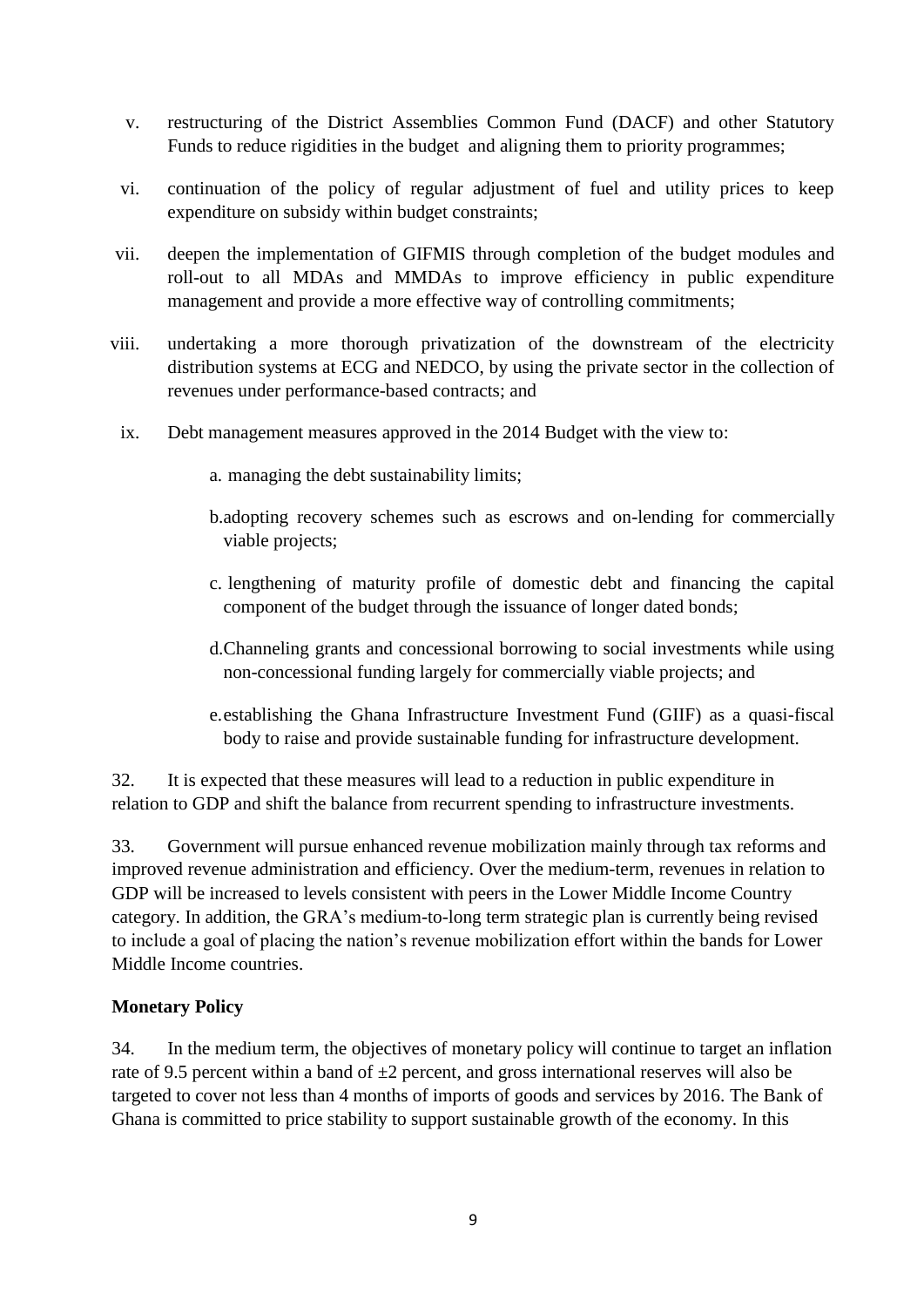regard, the Bank will continue with refinements to its operational polices to enhance the efficiency of the transmission mechanism.

35. From mid-2013, the Bank made good progress in improving its liquidity management framework, evidenced by a convergence of the overnight interbank rate with the policy rate while further operational reforms are currently being considered with the aim of further improving its liquidity management operations. The Bank is currently receiving technical assistance in this regard. To further enhance the Primary Dealer (PD) System of government securities, in 2014, the Bank of Ghana will work towards using the PD system solely for wholesale trading while the non-PDs will be encouraged to participate in secondary market trading activities.

36. Enhanced foreign exchange market operations and relatively benign outlook for cocoa and oil as the world economy continues to recover should help improve reserve buffers. The reforms in the foreign exchange market and liquidity management, along with expected improvement in external conditions and anticipated improvement in cocoa production, improved non-traditional exports and oil production, as well as possible decline in the oil import bill with the onset of gas production, should create conditions for gradual recovery of foreign exchange reserves. Moreover, the ramped-up Jubilee crude oil production in 2014 and 2015, the coming on stream of the Twenenboa-Enyenra-Ntomme (TEN), as well as the Sankofa-Gye Nyame fields in the second half of 2016 should boost the medium-term prospects of shoring up the foreign exchange reserves to more comfortable levels, in line with the medium-term projections.

37. The combined effects of ensuring stability both on the domestic and external front, is to ensure that monetary policy in conjunction with fiscal operations deliver on the key macroeconomic objective of improving the levels of income. In this regard, the Bank of Ghana will collaborate with the Ministry of Finance to effectively implement government's debt restructuring strategy with a view to reducing interest costs, which will enhance efforts to bring down the cost of credit to support improved credit delivery, in line with medium-term growth projections as well as job and wealth creation.

#### **Summary of Medium Term Macroeconomic Targets**

- 38. In line with the above policies, the macroeconomic goals for the medium term include:
	- i. An average real GDP growth (including oil) of 8.7 percent with the growth increasing from a projected 8.0 percent in 2014 to 8.2 percent in 2015 and further to 10.0 percent in 2016;
	- ii. An average non-oil real GDP growth of 8.2 percent with growth increasing from 7.4 percent in 2014 to 8.3 percent in 2015 and further to 8.9 percent in 2016;
- iii. An end period inflation of  $9.5 \pm 2$  percent by 2016;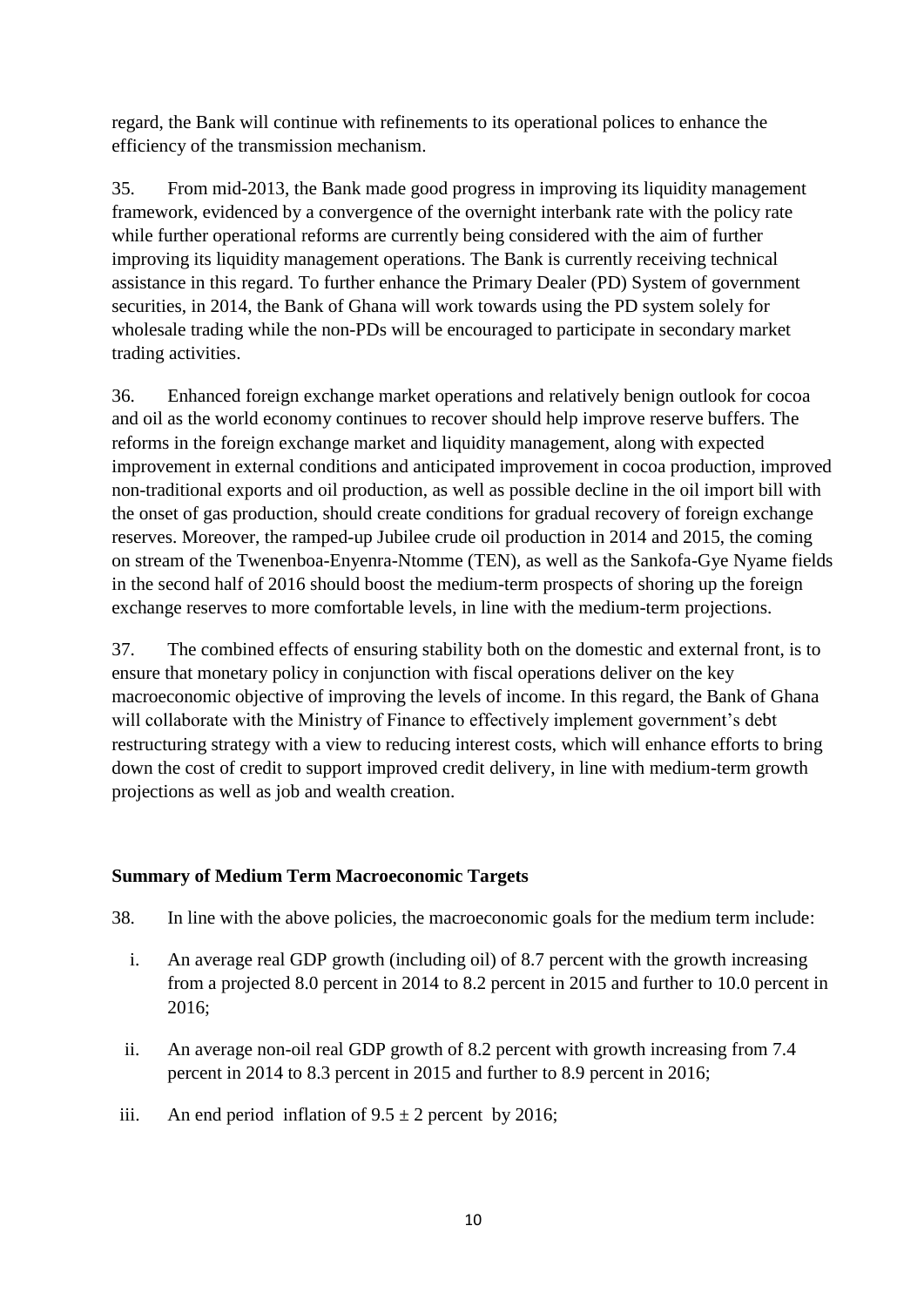- iv. Gross international reserves of not less than four months of import cover by 2016;
- v. Fiscal deficit equivalent to 6.0 percent of GDP by 2016; and
- vi. Stabilisation of the total public debt relative to GDP at 45 percent by 2016.

#### **Macroeconomic programme for 2014**

#### **Fiscal Policy**

39. The government's 2014 budget, approved in November 2013, was based on a growth projection of 8.0 percent, an end period inflation rate of 9.5±2 percent and gross international reserve cover of not less than 3 months.

40. On the fiscal front, the 2014 Budget introduced additional policy initiatives to strengthen revenue and expenditure regimes towards the achievement of a fiscal deficit target of 8.5 percent of GDP.

#### *Revenue Measures*

41. The revenue measures sought to broaden the tax base and, thus, spread the burden of national development on all of our citizens rather than the few who meet their tax obligations. It also sought to make the system fairer and more efficient. In this regard, the following revenue measures are being implemented:

- i. increase of the VAT rate by 2.5 percentage points and a broadening of the VAT base to cover fee-based financial services and real estate – to reflect its essence as a tax on all consumption expenditures;
- ii. a change in petroleum excise tax from specific to ad valorem in line with other excise regimes;
- iii. an increase in withholding tax on rent on commercial properties from 8 to 15 percent to encourage the provision of residential accommodation;
- iv. an increase in the withholding tax on management and technical services fees from 15 to 20 percent – to make the overall tax regime fairer to all taxpayers;
- v. an increase in corporate income tax rate of free zones companies selling on the local market from 8 to 25 percent – to prevent discrimination against firms marketing all their output on the domestic market; and
- vi. more effective application of the communication service tax.

42. These tax measures go beyond the sole objective of raising revenue or even addressing the current challenges exclusively. As noted they broaden the tax base, remove inefficiencies,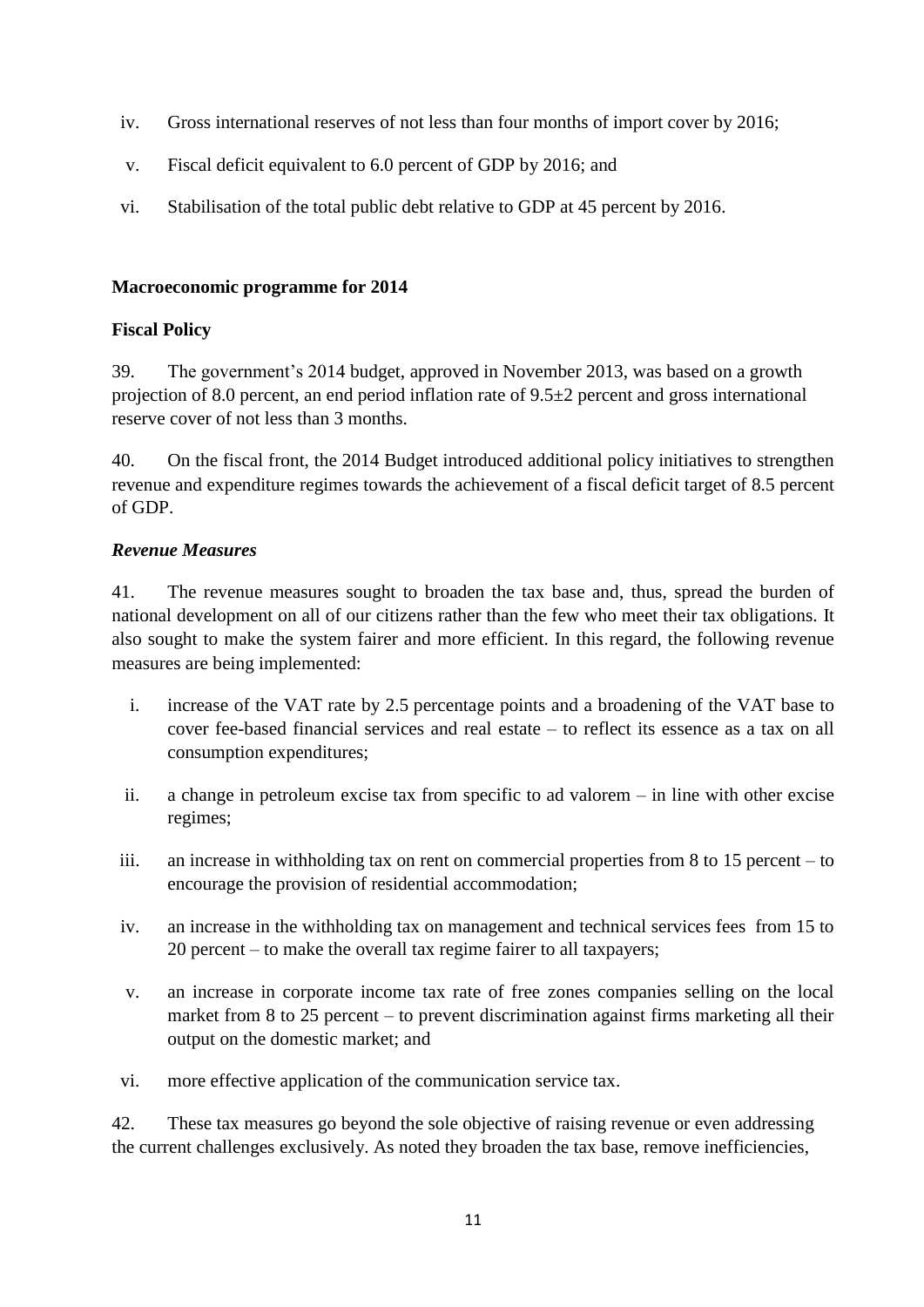make the regime fairer to all tax payers, and launch Ghana's tax effort within ranks of Lower Middle Income Countries. Together with ongoing improvements in revenue administration, these tax measures are estimated to yield additional revenue of not less than $GH¢700$  million or 0.7 percent of GDP in 2014.

43. The Ministry of Finance has initiated a process to change the upfront exemptions regime to a credit and refund system to minimize abuse, tax evasion and tax avoidance. In addition the Ghana Investment Promotion Centre (GIPC) Act will be reviewed to ensure that exemptions granted by the GIPC are consistent with the government exemption policy.

#### *Expenditure Measures*

44. The main theme of the 2014 Budget is to realign expenditures. In this regard, the Budget includes expenditure rationalisation measures such as:

- i. continuation of the policy of bringing utility and petroleum subsidies within budget estimates and making them more targeted towards our social intervention goals;
- ii. the development of a multi-year framework in the immediate term as part of wage sustainability measures emerging from a growing consensus between government and labour;
- iii. a proposal of a moratorium on public sector wage increase in 2014 through the public sector wage negotiation process;
- iv. continuation of the policy of net freeze on employment in some sectors of the public service.
- v. payroll management measures such as payroll audits and Electronic System Payment Voucher (E-SPV) to reduce the incidence of ‗ghost' workers on government payroll; and
- vi. continuation of the moratorium on the award of new contracts and new loans with continuing emphasis on pipeline items.

45. In addition to the above measures, the following Public Financial Management (PFM) reforms that are structural in nature are also being implemented:

- i. the shift of all government transactions to a new Chart of Accounts (COA) to enhance transparency;
- ii. the shift of budget and financial accounting from cash to semi-accrual basis to help government better track its financial commitments; and
- iii. deployment of all transactions to a GIFMIS electronic platform comprising ten (10) budget and accounting systems.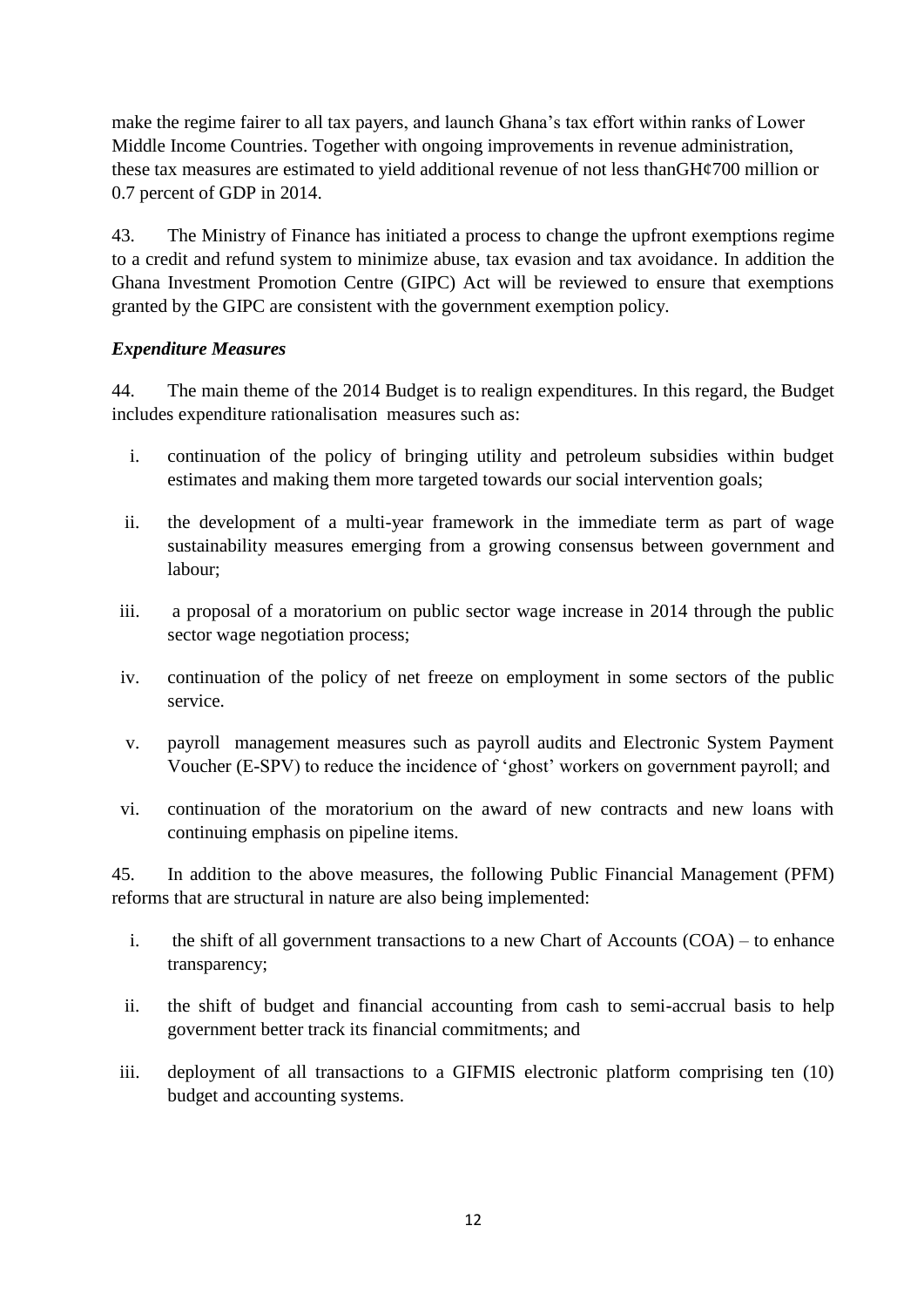#### **Monetary Policy**

46. The key monetary policy concern is re-anchoring inflation expectations and exchange rate stability. The Bank of Ghana (BOG) took the following measures to re-anchor inflation expectations and prevent the second round impact of the deregulation from getting entrenched in the economy. The measures were also designed to moderate pressures in the foreign exchange market.

- i. The Monetary Policy Committee raised the policy rate by 2 percentage points, from16 percent to 18 percent with a bias towards further tightening should conditions warrant such an action.
- ii. Besides, the Bank issued a new set of foreign exchange regulations and code of conduct to guide operations in the foreign exchange market, including:
	- a.the revisions on the rules for operation of foreign exchange and foreign currency accounts;
	- b.restrictions on foreign currency denominated loans;
	- c.repatriation of export proceeds and margin accounts for import bills; and
	- d. revised operating procedures for forex bureaux (including mandatory use of electronic platforms).

47. The BOG measures are designed to ensure transparency, streamline activity and reduce leakages in the foreign exchange markets, address anti-money laundering issues and promote the use of the Cedi as the sole legal tender.

# **THE STRUCTURAL REFORM AGENDA**

48. Achieving success in the medium term will depend on strengthening fiscal institutions, enhancing revenue mobilization with a strong public expenditure management agenda. Public Financial Management and real sector reforms, as well as reforms in the financial sector which will bolster the monetary policies of the Bank of Ghana are, therefore, needed to ensure a speedy achievement of the medium term socio-economic goals of government. Some of the key structural reforms being implemented are summarized below.

#### **Tax Policy and Tax Administration**

49. Ghana's revenue administration and tax policy has seen significant reforms since the 1990s. Reforms have included the creation of new administrative structures and the introduction of new taxes.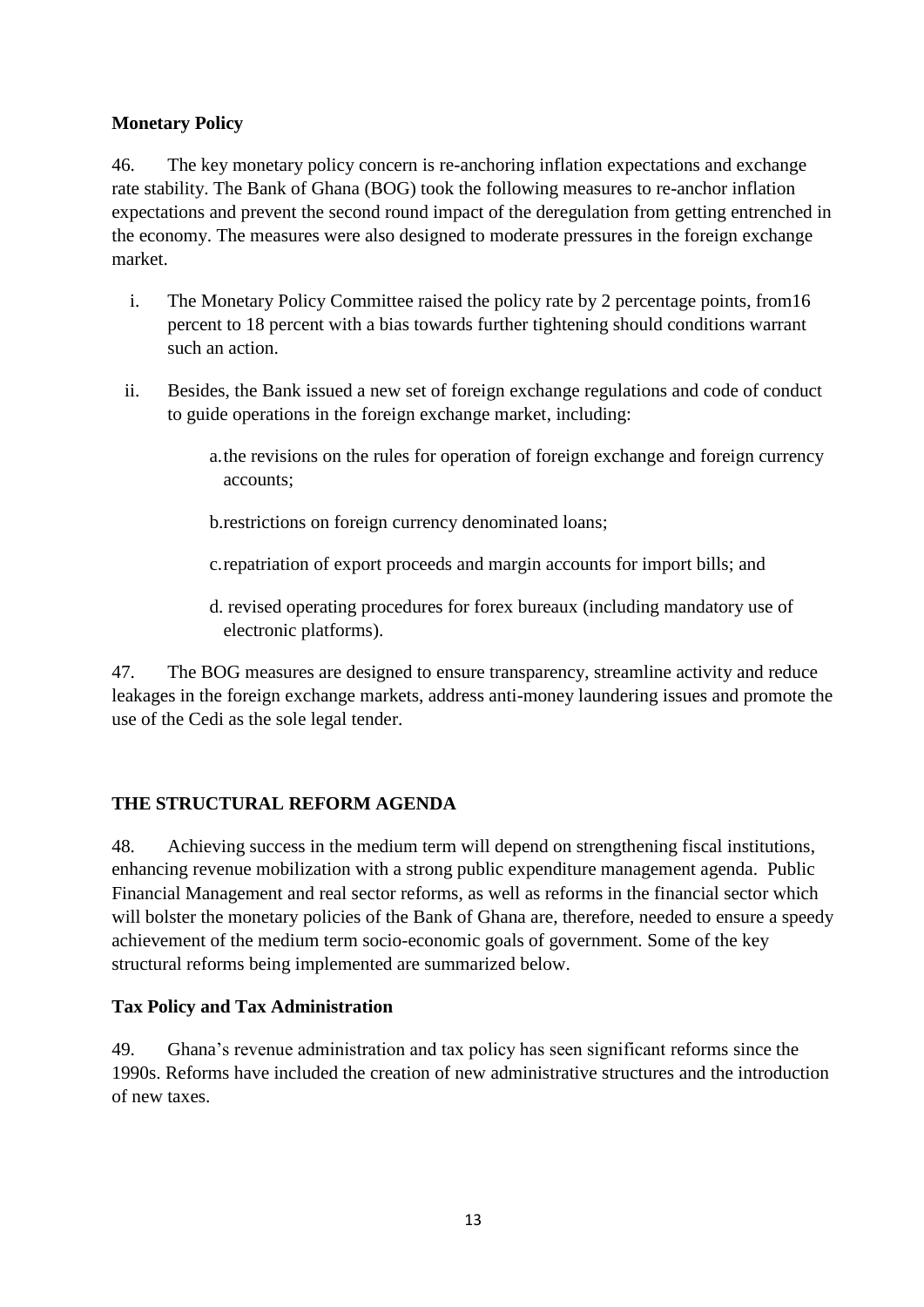# **Tax Administration**

50. The placing of the erstwhile Customs, Excise and Preventive Service (CEPS); Internal Revenue Service (IRS) and Value Added Tax Service under a single apex organization—the Ghana Revenue Authority (GRA) in 2009, marked the culmination of tax reforms. The process also resulted in the integration of the VAT and Internal Revenue Services into a single Domestic Tax Revenue Division (DTRD), along with the conversion of CEPS into the Customs Division; and consolidation of the administrative wings of the three Services into a single Management Services Division.

# *Domestic Tax Integration and modernization*

51. The focus of the GRA Reform in the past 3 years has been on the integration of the erstwhile IRS and the Value Added Tax service to create the DTRD. GRA has continued and is consolidating the concept of Segmentation by creating 15 Medium Taxpayer Offices (MTO) and 51 Small Taxpayer Offices (STO) in addition to the existing Large Taxpayer Office (LTO).

52. Additionally, a functional approach organized around Taxpayer Services, Tax Accounting, Debt Management as well as Audit and Investigations was adopted and have been implemented in all 66 offices, along with training in new operational manuals. Following best practice in tax administration, GRA has adopted Self-Assessment for all taxpayers. The project was publicly launched in May 2012 and to date, 7 MTOs are practicing Self-Assessment while the remaining 8 started in January 2014. As a matter of policy, GRA will roll out selfassessment for all taxpayers who are not on the Presumptive Tax regime designed for only small entities in the informal sector.

# *Integrated Revenue Processing System*

53. An integral part of the DTRD modernization is the implementation of the Tax Administration software known as TRIPS (Total Revenue Integrated Processing System) which automates the DTRD processes and provides management information for decision making. System development and testing is complete and the roll out phase has started. As at the end of 2013, 13 offices were operational in Greater Accra Region. Under a revamped process, GRA will roll out the complete suite of tax administration modules in the LTO and all MTO from 2014 and start creating the requisite interface between the domestic and international trade tax electronic systems under the Domestic and Customs Divisions respectively.

54. The government will streamline the tax legislation process so that all legislation affecting the tax system is reviewed and tabled by the Ministry of Finance. In this regard, administrative provisions existing separately within each of the previous tax laws have been harmonized into a single Tax Administration Bill. The Internal Revenue Act (now the Income Tax Bill), the VAT law, Excise law and the Customs Law have been reviewed and simplified. Parliament has passed the new VAT Act and it is currently debating the Excise Duty Act (with a supporting Excise Tax Stamp Act to enhance compliance and prevent revenue losses). MOF and GRA will consult with Parliament, with a view to accelerating the pace of the passage of the remaining tax and administration Bills.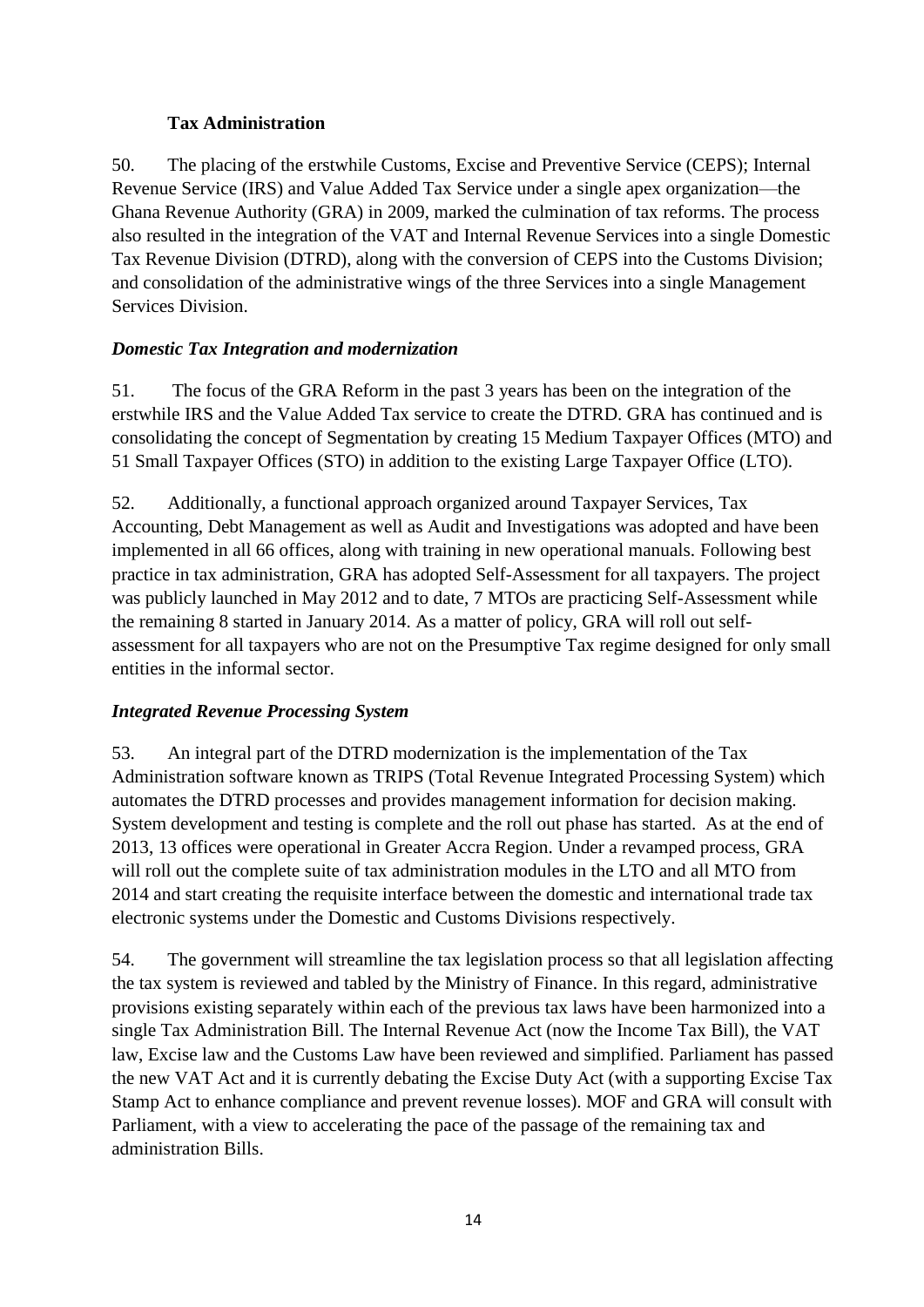# **Tax policy**

55. Current tax policy initiatives emphasize on improving revenue mobilization through tax effectiveness and efficiency. To that effect,the GRA is continuing its tax modernization programme to support the establishment of a Tax Policy Unit in the Ministry of Finance. The policy measures being formulated include rationalizing the tax regime, minimizing abuses in the tax exemption regime, and analysing the impact of the specific tax regimes in sectors such as petroleum and mining.

# *Transfer Pricing*

56. The OECD assisted Ghana to formulate a transfer pricing policy and a draft Bill that was passed into law in 2012. The purpose is to follow international best practice in assessing the tax and examining the records of domestic entities that operate in conjunction with other domestic and foreign affiliates. Ultimately, by promoting effective auditing in 2014, the process will reduce the abuses and under-declaration of profits and, thereby, resulting in higher revenues from the tax regime. From 2014, GRA will train more staff in the new transfer pricing regime and extend its application to strategic and expanding sectors of the economy

# *Taxation of Capital Gains for Petroleum Operations*

57. Provisions relating to the capital gains tax in the Internal Revenue Act, 2000 (Act 592) will now be applied to petroleum operations.

# **Expenditure Management Initiatives**

58. Ghana has made progress in implementing a wide range Public Financial Management Reforms since 2009.

59. In spite of these developments, a number of weaknesses and challenges still persist and the intention of the Government is to deepen and continue these reforms on an integrated, focused and prioritized manner to ensure maximum benefit for the economy.

# *Cash Management*

The introduction of a Programme Based Budgeting also requires an amendment to the budget implementation process. One major requirement is the preparation of the MDAs work and cash plans to ensure an effective and smooth implementation of the budget. Consequently, MoF would communicate to all MDAs with the appropriate templates to provide their Programme and Cash Plan Requirements for all expenditures. This would be followed by periodic meetings (at least once a quarter) with MDAs to discuss their cash requirements and to agree on a plan of cash releases to them. Furthermore, MDAs would be engaged to discuss their quarterly feedback on the execution of their programmes and their quarterly resource releases.

# *Budget Management Systems*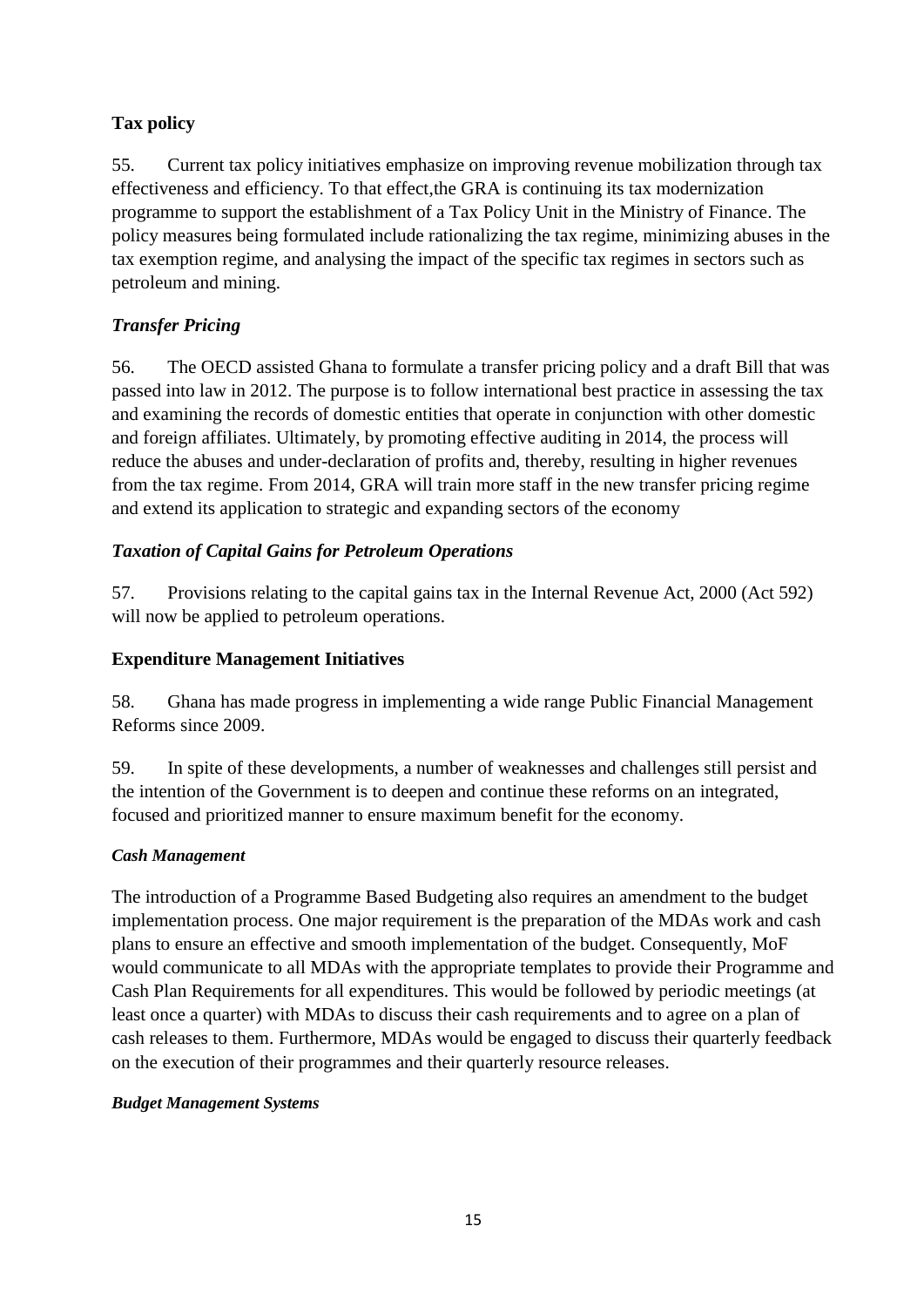60. The GIFMIS which started in 2009 was a four-year project expected to end in June 2014. It is based on a multi- donor pooled funding mechanism. The GIFMIS project has made significant improvements in establishing and enhancing systems and processes, including accounts payable and receivable, cash management, general ledger, and procurement modules. It has also culminated in the use of uniform Chart of Accounts (COA) for all government revenue and expenditure transactions. Since some of the work has taken longer than initially anticipated, not all GIFMIS related work will be completed by June 2014. The second phase of the GIFMIS project is expected to commence from the third quarter of 2014.

61. A redesigned budgeting process from a detailed activity-based budget, to a programmebased approach was implemented for all MDAs in the 2014 Budget – the first change since 1999. The implementation of this budget classification is to address the excessively detailed MTEF classification under activity basis; improve the linkages between the policy objectives as articulated in the GSGDA and the budget; and provide for a better budget monitoring and analysis to increase the efficiency and effectiveness of public spending.

62. Over the medium term, MDAs are to migrate unto the Hyperion system for budget preparation. The system is under construction and is an integrated system with the GIFMIS which is robust for efficiency and effectiveness in budget preparation. MOF expects to launch the pilot phase of the project in 2014.

63. The commencement of the second phase of the GIFMIS project has necessitated the development of a PFM Strategy document which will facilitate the prioritisation, sequencing and coordination of all PFM reforms in the medium to long term. The Government is in the process of setting up a technical committee to oversee this process and also hiring a consultant to assist with the process. During 2014, MOF will complete negotiations with DPs who have expressed interest in funding the project while it takes steps to make provision in the Budget to implement the measure to coordinate policy initiatives.

With the GIFMIS and PBB in place, attention and focus over the medium term will be on monitoring and evaluation of the projects and programmes in the budget for better results, based mainly on reporting and deviation analysis. This will include both financial and non-financials.

#### *Fiscal Decentralization*

64. Since 2011, the Government has been implementing the Local Government Capacity Support Project (LGCSP) through the Ministry of Local Government and Rural Development with a donor funding mechanism. The objective is to strengthen institutions that support accountable local governance for improved service delivery. Earlier, MOF established a Fiscal Decentralization Unit (FDU) to facilitate coordination and oversight over subnational government reforms and processes—which are linked to the GIFMIS. Government has achieved major milestones in the areas of provision of budget guidelines for Composite Budgeting, PFM templates for budgets, financial statements and auditing.

65. Over the medium term, Government will harmonise Budget Guidelines for both central and local government; strengthen the regulatory framework to support fiscal decentralization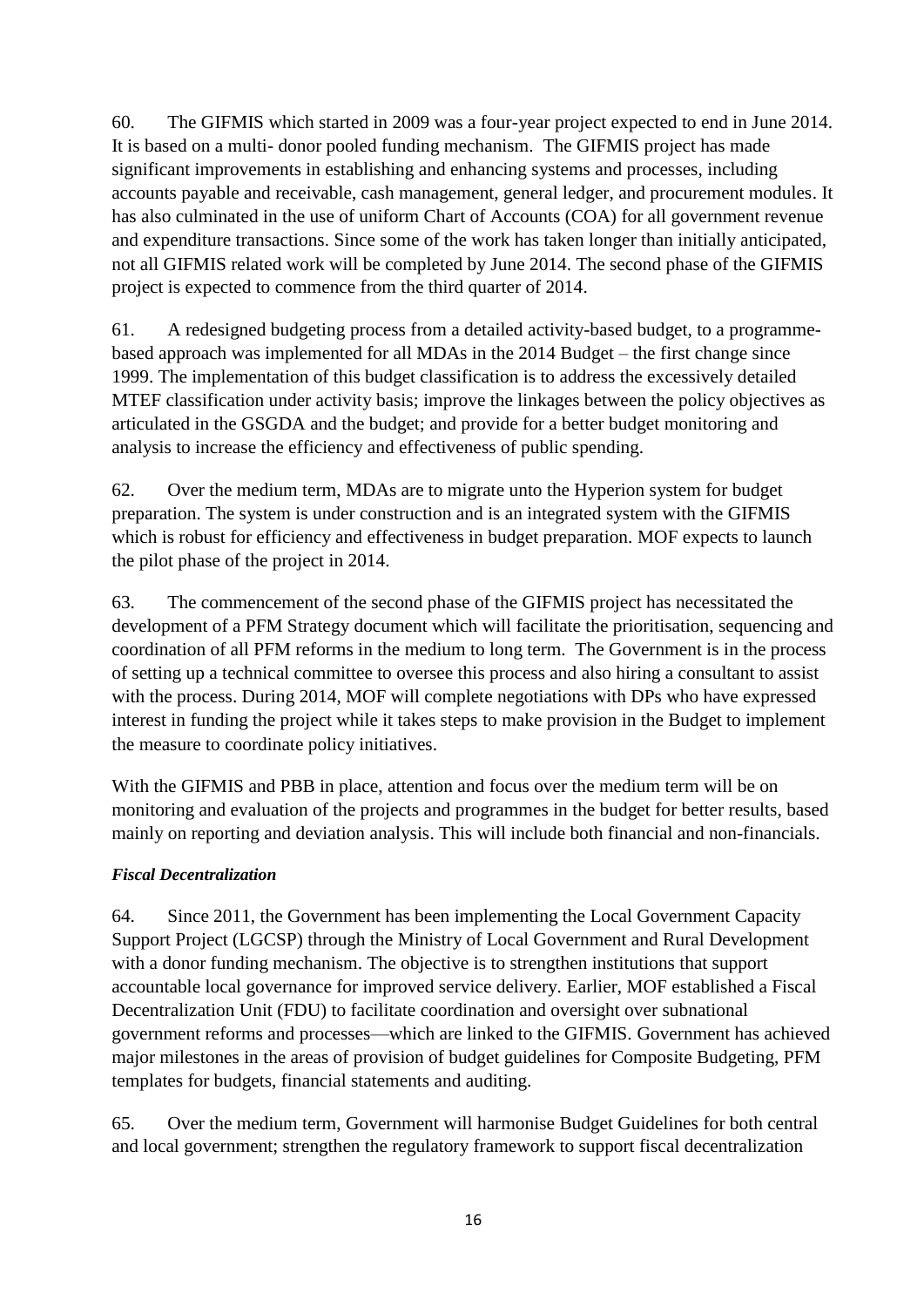and the composite budget reforms; facilitate the rollout of the GIFMIS to all MMDAs; and support the legal and institutional reform to improve PFM systems.

#### **Other Expenditure Reforms**

#### *Managing Undischarged Commitments*

66. As per the implementation of the annual budget within the GIFMIS, a major risk identified is the treatment of undischarged commitments at various stages of the GIFMIS as at the end of each year. To ensure an efficient and effective management of undischarged commitments within the GIFMIS, an administrative instruction will be issued to:

- i. CAGD to communicate undischarged Commitments of the previous year at various stages of processing within the GIFMIS system to MDAs with guidelines on how they should be processed against the annual Appropriation; and
- ii. MDAs to validate their undischarged Commitments held at MOF as at 31st December of previous year for it to be charged to the annual appropriation.

#### *Abolishing Central Payment of Utilities*

67. Government has observed with concern the lack of efficiency and prudence in the management of utilities at the MDA level as result of centralized payment at MoF. Starting with the 2014 Budget, MDAs are to take responsibility to pay their utility bills from their Goods and Services budget, as well as from Internally Generated Funds. This rule applies to the use and payment for telephones, water and electricity for public officers.

#### *Restructuring of Statutory Funds*

68. Government's determination to ensure that funds are set aside to cater for specific capital investments influenced the creation of statutory funds which are by law, a percentage of government revenues. This phenomenon has resulted in a more or less rigid budget, minimizing government discretion on the use of its revenue and also leading to a buildup of arrears payments. Going forward Government will consult the necessary stakeholders and embark on restructuring of the statutory funds to ensure that their expenditures are aligned government priorities. The restructuring may involve review of administrative and legislative framework guiding the operations of the Statutory Funds.

#### *Management of Domestic Contracts and Arrears*

69. Over the years, the Government has discovered that MDAs enter into contracts with contractors and suppliers, who also accept contract awards and purchase orders without appropriate authorized purchase orders. This has contributed to the accumulation of huge arrears and increase in non-performing loans in several cases. As a response Government has put a moratorium on new projects to control the growing commitments in MDAs.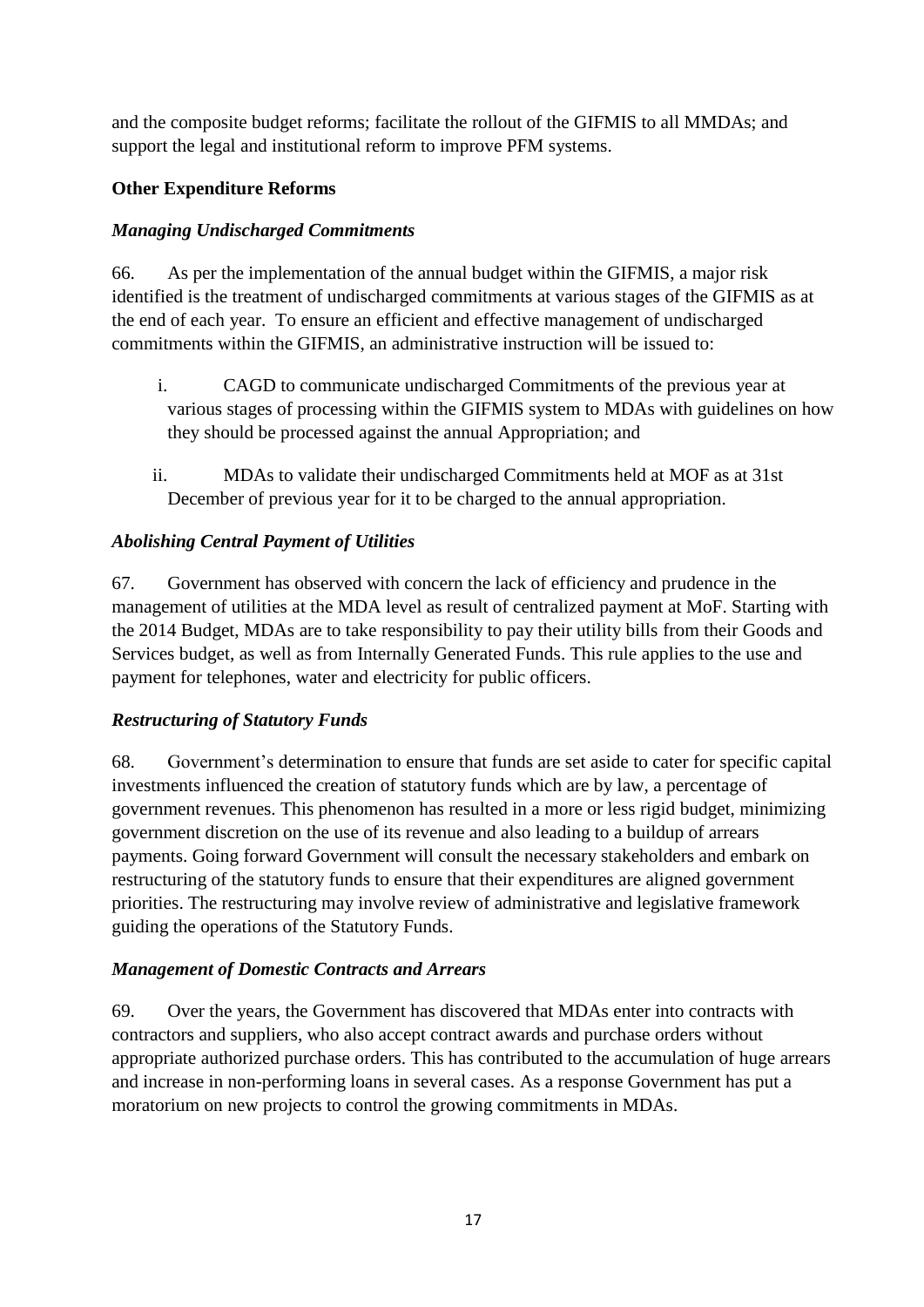70. To further strengthen commitment control in this area, the Ministry of Finance has published the legal and administrative requirements for the award of contract to ensure that only duly authorized purchase orders generated from the GIFMIS system are recognized as valid commitments on Government and therefore payable from budgetary allocations. Another control built into the GIFMIS is that, all requests for the release of funds are to be initiated by MDAs on the system before funds can be released. On the GIFMIS transaction cannot proceed if the MDA's budget has been exhausted.

71. Going forward, the Ministry of Finance would regularly interact with MDAs as a proactive measure in determining MDAs commitments and requirements in the implementation of their budget. The first of these engagements are scheduled for the first half of 2014.

# *Management of Purchase Orders*

72. All purchase orders (including contract awards) are to be done using the Procure-to-Pay (P2P) module of the GIFMIS system. Any contract awarded outside the P2P system would not be a valid commitment on Government. In this regard, MoF will issue instructions in the media to inform suppliers and contractors of the new system requirements and the risk they face in not complying.

# *Indexation and Foreign Exchange Contracts*

73. Another risk to foreign finances is the award of contracts with values that are indexed or denominated in foreign exchange. Often, these provisions are not supported by the underlying transactions, where capital equipment and goods are bought on the local market or staff salaries are not indexed. The Ministry of Finance will enforce the Bank of Ghana directives on abuse of foreign exchange transactions as well as the illegal use of indexation where no adjustments are made for local expenditure.

# **Public Sector Reform and Payroll Management**

74. Government was confronted with challenges in the past on the implementation of public sector reforms initiatives. One area that was affected was human resource management. As part of the current reform agenda, the Office of the Head of the Civil Service (OHCS) and the Public Services Commission (PSC) have developed short-to-medium-term plans to build a professional public sector management practice, creating HR and performance management framework policies.

75. The Single Spine Pay Policy (SSPP), which was announced in 2008, came into force in June 2010 with retrospective effect from January 2010 aimed at ensuring equity, fairness, and transparency as well as enhancing performance and productivity in Public Service.

76. Since then, the size of the wage bill has been a major concern to Government. In the 2012 Budget, Government had to finance the arrears that had accumulated since the introduction of the Single Spine Pay Policy from 2010. The huge wage bill necessitated some remedial actions from Government which included the biometric registration as an intervention to clean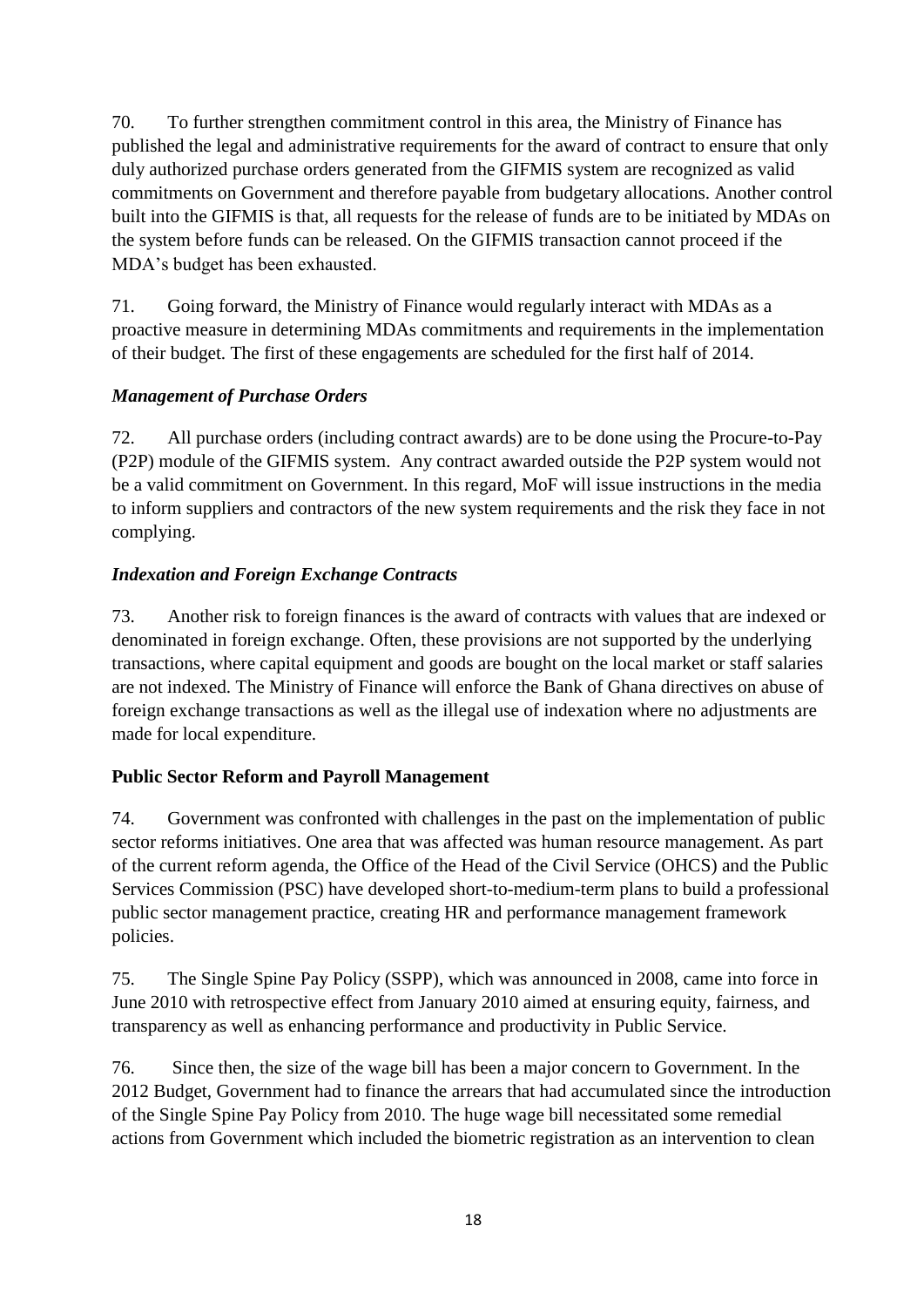the payroll and reduce the wage bill. Other measures being implemented to contain the rising wage bill are:

# *Payroll Management*

77. The Controller and Accountant-General's Department completed the upgrade of the payroll system in 2013. This is expected to enhance efficiency by allowing more time for payroll update, improve performance by minimizing human intervention during payroll run, and reduce payroll processing time. Following the upgrade, the IPPD is currently being integrated into the GIFMIS. The successful integration of the IPPD into GIFMIS will facilitate automatic accounting for payroll data as well as strengthen budgetary control on payment of salaries and wages.

# *Decentralization of the Payroll*

78. As with utilities, in 2014, government will enhance the payroll system with a view to determining staff strength and wage bill for each agency at any point in time. The next step from 2015 is to make each Ministry responsible for the compensation budget and disbursement for all Divisions, Departments and Agencies under their effective control

# *Electronic Salary Payment Vouchers (ESPV)*

*79.* The CAGD commenced the implementation of an Electronic Salary Payment Voucher System (ESPV) in the last quarter of 2013, to facilitate the review and certification of salary payment vouchers as part of measures of controlling the wage bill. Heads of MDAs and MMDAs are, therefore, required to certify on a monthly basis, staff on their nominal payroll before the Ministry of Finance issues a warrant for payment of their salaries. This is aimed at making Heads of Institutions responsible for managing their own wages and salaries budgets and reduce the phenomenon of "ghost names" on the payroll.

# *Payroll audits*

80. Government has commissioned the Internal Audit Agency to audit the 2011 and 2012 payroll of selected institutions with the support of the CAGD. A pilot audit which involved a headcount of public sector staff at the largest teaching hospital in Ghana (Korle-Bu Teaching Hospital-KBTH) revealed instances of the payment of salaries to ineligible staff. About 1,113 names were found to be ineligible; 1,053 of these were paid through the mechanized payroll of the CAGD and 60 paid with IGFs of KBTH. These findings have strengthened Government's resolve to extend the audit and head count exercise nationwide. The audit function of payroll management is to be strengthened with collaboration between the CAGD, Audit Service and the Internal Audit Agency.

# *Weaning off Subvented Agencies from Government Payroll*

81. As a first step, government has identified twelve (12) Subvented Agencies which have the capacity to be on their own with regards to payment of their personal emoluments from their IGFs. To achieve this, Government has put in place a technical committee to assess the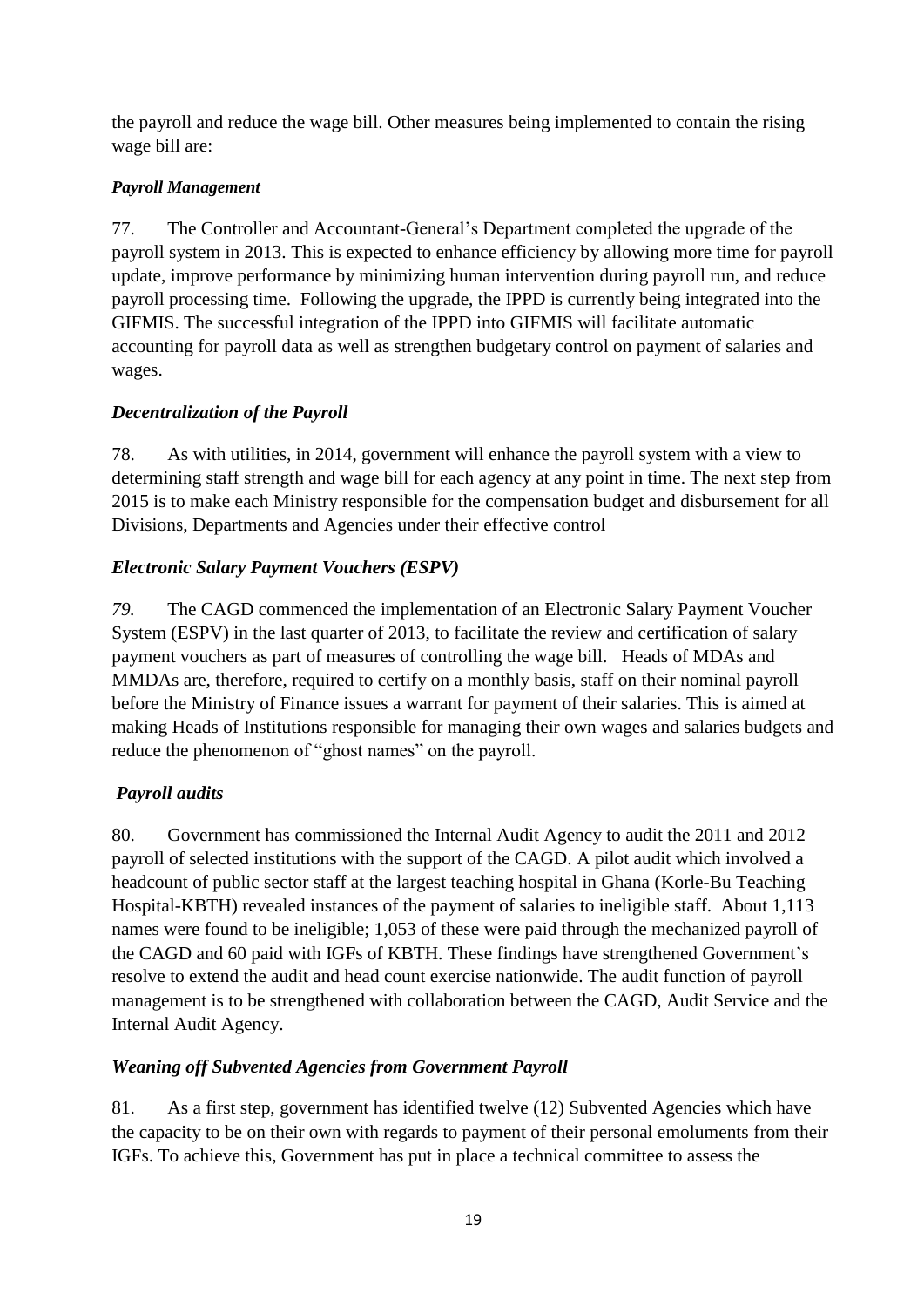identified agencies and determine the modalities for their eventual weaning off based on the recommendation from the National Forum on the sustainability of the Single Spine Pay Policy (SSPP) held at Ho on  $6<sup>th</sup>$  and  $7<sup>th</sup>$  August, 2013.

# *Hiring controls*

82. The Government has noted with great concern the practice of backdating of appointments, promotions and reactiviation dates of staff recruited into the public service. This is resulting in the payment of huge salary arrears which is fast becoming a major source of fiscal overrun.

83. To address this, the Ministry of Finance is collaborating with the Public Services Commission and Office of the Head of Civil Service to ensure that due process, including seeking financial clearance before undertaking recruitment and replacement, are observed. Sanctions will be imposed on heads of institutions that do not follow the due process.

84. In addition a circular has been issued to MDAs/MMDAs on the modalities of rationalizing new appointments, promotions and reactivation dates. It has been clearly stated that the effective date of recruitment of new staff into the public service should not precede the financial clearance date. Arrears payment in respect of recruitments, promotions and reactivation of staff should not exceed three months of the date of implementation. Arrears in excess of the three months would only be paid after it has been duly certified. In all cases, approval must be obtained from the Ministry of Finance for payment of arrears relating to previous financial years.

*85.* The payment of teacher trainee allowances have also been stopped to reduce the associated fiscal burden. This will be replaced with loan and other support schemes.

# *Rationalisation of Government Employees*

86. Consistent with the Single Spine Pay Policy (SSPP) objective of enhancing the productivity of the public service, Government will undertake an exercise to rationalize public sector staff to ensure right-sizing of the public sector. This exercise may involve an option for voluntary retirement. A current situation analysis will be undertaken in 2014 the results of which will inform the form the rationalization will take. The actual rationalization of staff is expected to begin 2015.

# **Debt Management**

87. Ghana's total public debt stock, stood at US\$23,845.5 million at the end of December 2013, an increase of about US\$4,694.7 million (25 percent) from the December 2012 stock of US\$19,150.8 million. External debt accounted for about US\$11,341.9 million (47.5 percent) whilst domestic debt accounted for the remaining amount of US\$12,503.5 million (52.4 percent). Based on revised growth numbers from the GSS, total public debt as a percentage of GDP stood at  $\frac{52.8}{2}$  percent as at end December 2013 against  $\frac{49.3}{2}$  percent in 2012.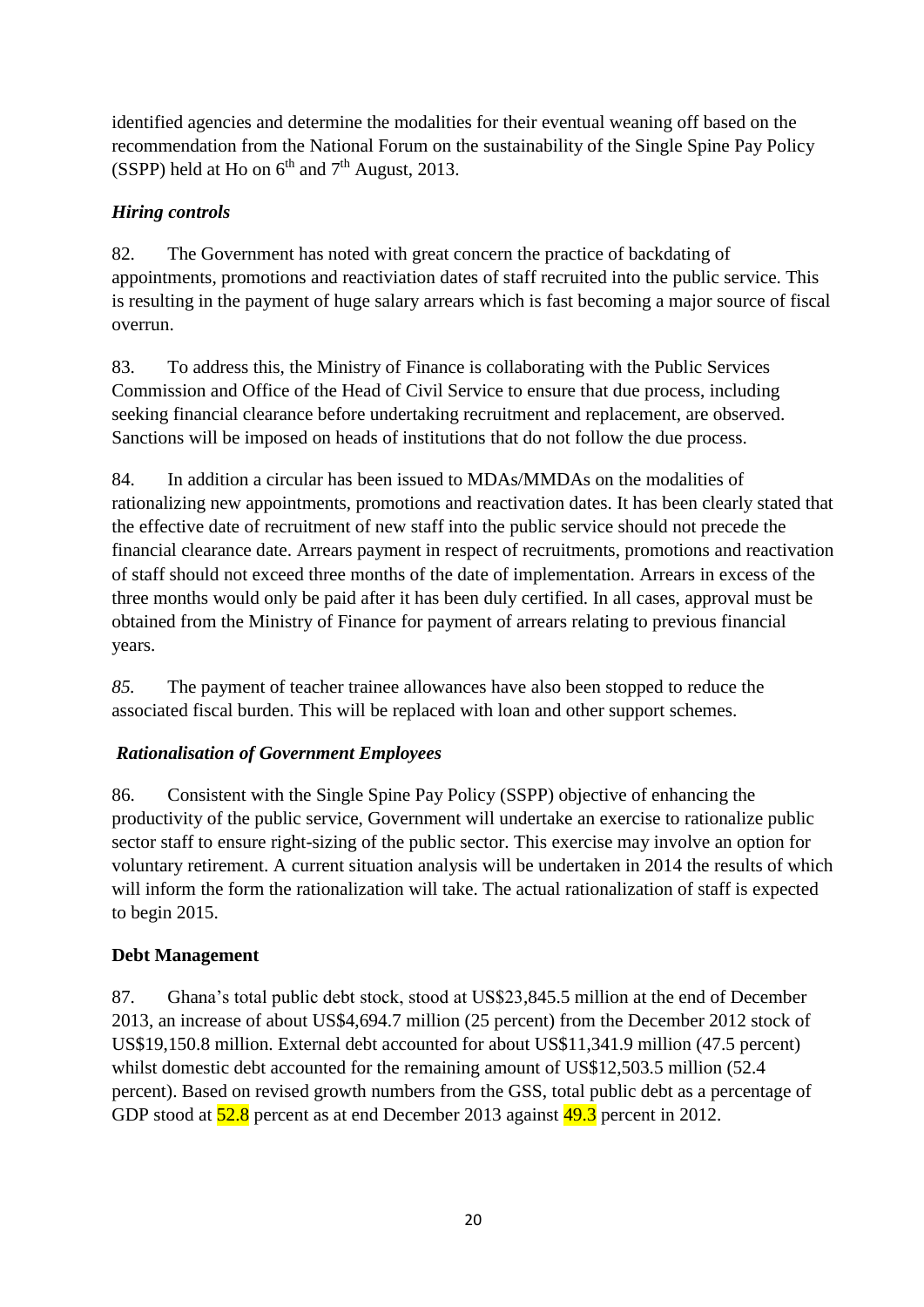88. An analysis of the debt portfolio as at end 2013 revealed the following risks inherent in the portfolio:

- i. High exposure of the external debt to the US dollar as about 49 percent of the total external debt is held in US dollars and 26 percent held in SDR and settled in US dollars.
- ii. High rollover and refinancing risks associated with the domestic debt portfolio. About 32 percent of the portfolio has maturities of less than 1 year with the implication that this percentage has to be refinanced within one year, exposing it to high interest rate risk.

89. To address these risks, the 2014 Medium Term Debt Strategy (MTDS) which has been formulated in line with the 2014 budget, proposed the following financing mix to meet Government's debt management objective:

- i. raise about US\$1.0 billion from the international capital market to fund capital projects in the budget;
- ii. reduce domestic short term issuances to about 30 percent from about 72 percent and increase domestic long term issuance to about 49 percent, through the issuance of 3- Year, 5-Year and 7-Year bonds.
- 90. The following are some of the objectives of the MTDS:
	- i. Liquidity management Short-term borrowings will be primarily used for liquidity management purposes.
	- ii. Revenues from self-financing projects The debt management policy is to ensure that commercial projects are designed with emphasis on revenue generation, with appropriate escrow and on-lending mechanisms to recover the loan investments.
	- iii. On-lending and escrow arrangements Over the past years, State-owned Enterprises (SOEs), Special Purpose Vehicles (SPVs), and some MDA/MMDAs have benefitted from loans and Government guarantees to support commercial projects without incorporating the cost of debt service into the projects or financial statements for the entities. As a firm policy, an on-lending and escrow account initiative has been put in place to prevent these loans from aggravating the public debt situation.
	- iv. Financing capital expenditures The capital expenditure component of the annual budget will be funded primarily from the long-term debt market.
	- v. Tapping External Capital (Bond) Markets Borrowing from the external capital market is part of the debt management strategy with a borrowing programme for general capital budget support; financing of specific projects; re-financing existing debt; and provision of counterpart funding for the capital budget. The benefits of borrowing from the capital markets will include: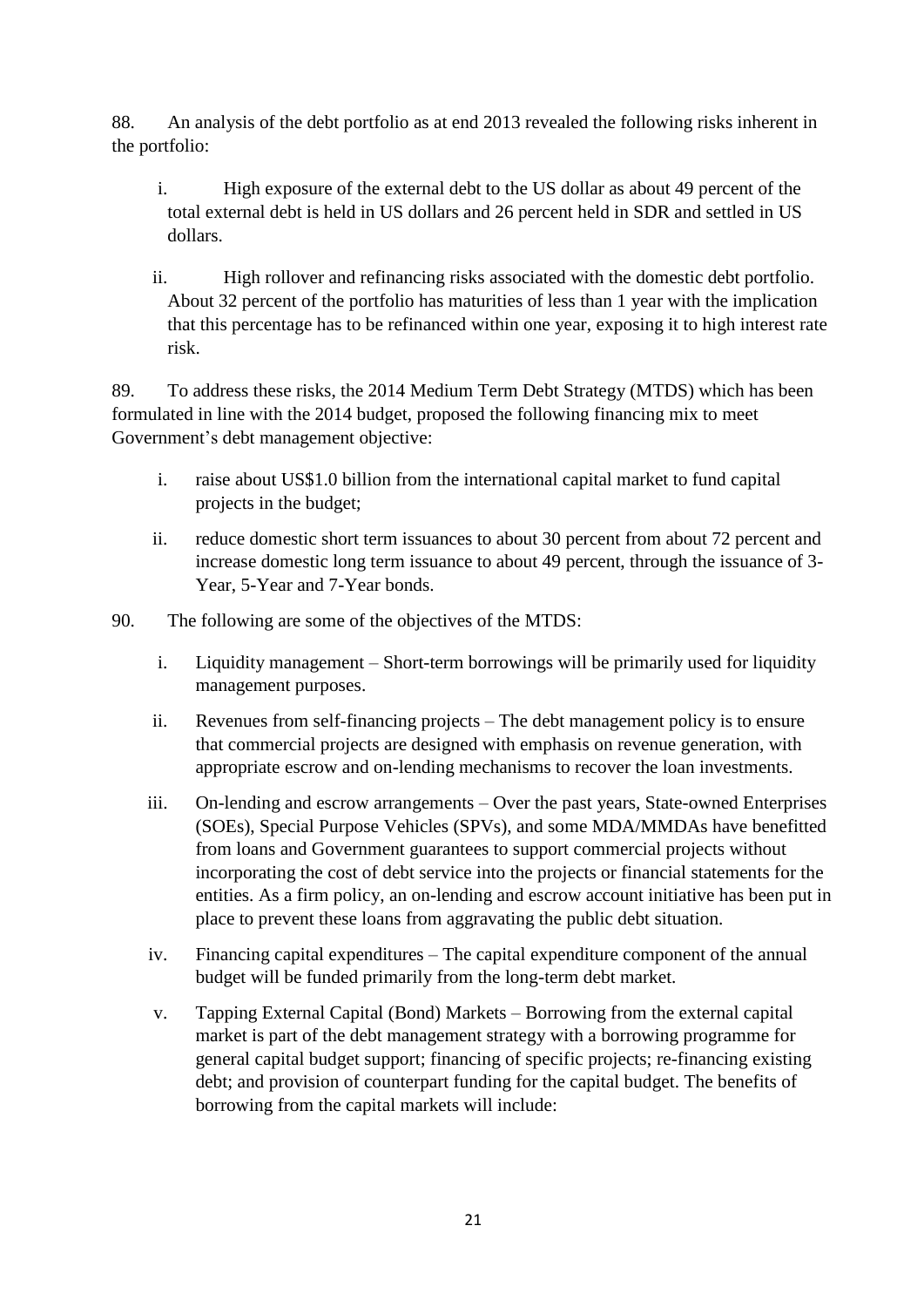- a. less reliance on the short-end of the market (e.g. Treasury Bills) to finance the budget and, thereby, extending the tenor of loans; and
- b. diversifying the sources of long-term financing, thereby helping to improve the fiscal situation and minimizing any adverse impact on the availability of credit (i.e. crowding out) and rising domestic interest costs.

#### **Ghana Infrastructure and Investment Fund (GIIF)**

91. The Ghana Infrastructure Fund (GIF) is set up as a quasi-fiscal body that will help deal with the huge infrastructure deficit by focusing on the provision of funds for strategic infrastructure that will lead to job creation and economic growth.

92. The GIF will finance viable projects including those involved in special purpose vehicles (SPV) such as joint venture (JV) and public-private partnership (PPP) projects. It is envisaged that GIF will issue special bonds to finance specific commercial projects. The GIF will be empowered to set up on-lending, escrow and other mechanisms for the purposes of pursuing and ensuring the success of its investments.

93. The establishment of GIIF will lead to a review of Government's exposure to risks from borrowing and issuing sovereign guarantees. It is our intention to minimize the use of sovereign guarantees that are currently treated, automatically, as public debt in our Debt Sustainability Analysis (DSA) band and not as contingent liabilities. Successful implementation of the GIF is expected to lead to reduction in the public debt stock and therefore the public debt to GDP ratio.

# **Anti-Corruption Measures**

94. Article 35(8) of the 1992 Constitution which forms part of the Directive Principles of State Policy provides that: "the State shall take steps to eradicate corrupt practices and abuse of power". This provision authorizes institutions to establish and promote effective practices aimed at the prevention of corruption. In the spirit of this constitutional provision Ghana has subsequently ratified the United Nations Convention against Corruption as well as the African Union Convention on Preventing and Combating Corruption.

95. Even though Ghana continues to make significant strides in the fight against corruption, there remain serious challenges to this fight. In this regard, H.E. President John Dramani Mahama in his State of the Nation Address (2014) indicated his commitment to continue the battle against corruption by announcing that the Government "will fight this battle on two fronts. Firstly to put in place the measures to prevent corruption, and secondly to pursue and punish corruption wherever it occurs"

96. On preventing corruption, government has prepared and presented several anticorruption legislation and frameworks to Parliament for consideration. These include the National Anti-corruption Action Plan and Strategy, the Anti-Money Laundering (Amendment) Bill, 2013; the Conduct of Public Officers Bill, 2013; the Whistle Blowers (Amendment) Bill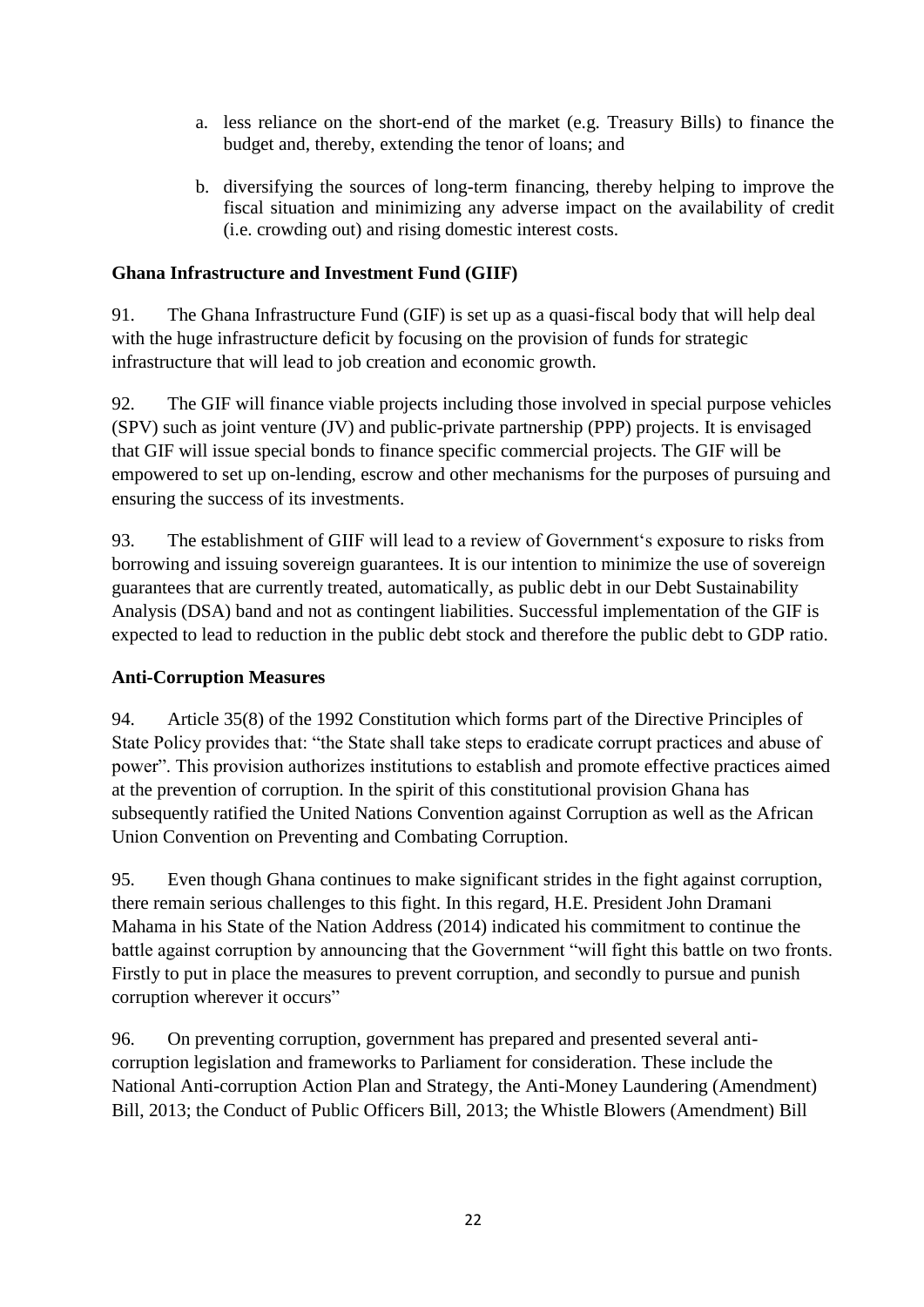and the Right to Information Bill. In addition, the Public Procurement Act, (Act 663) is being amended to enhance its ability to protect the public purse.

97. Noting that most fraud and corruption occurs in the award and execution of government funded contracts, government will publish "Guidelines on Preventing and Combating Fraud and Corruption in Government Contracts." These guidelines shall be annexed to all public tender documents and associated contracts both at the national and decentralized levels and shall be the basis of any sanctions if fraud or corruption is detected in the award or execution of any public funded contracts. Additionally, a blacklist of offending vendors will be established and such individuals and institutions shall be debarred in accordance with relevant laws from all government funded contracts throughout the country.

98. As a way of regulating the behaviour of public office holders, Government has completed and launched the Code of Ethics for public office holder. This code is expected to provide guidance to officers in matters such as conflict of interest and abuse of office. An infraction with any provisions of the code will attract sanctions based on relevant institutional laws.

99. Furthermore, Government in 2014 showed its commitment towards the fight against corruption by increasing funding allocation for key governance institutions (CHRAJ, A-G Department, Police Service, EOCO and the Judiciary) engaged in the fight against corruption by an average of 12.5 percent using 2012 as the base year. This is to enhance their capacity to effectively execute their mandates to enforce all the relevant laws in the country. As a result of logistical improvement and express directives from the Presidency, the A-G's Department, for example, has been able to successfully defend claims brought against the state by halting the payment of sums in excess of GH¢1billion. Government is committed to making more resources available to these institutions the medium term to enable them pursue to the logical conclusion all forms of corruption and fraud.

100. In order to ensure the enforcement and implementation of Audit findings, government is using the implementation of reports of the Audit Reports Implementation Committees (ARICs), a key performance criterion of Ministers and Chief Directors, in the annual performance reviews.

101. To ensure that there is transparency and anti-corruption in the management of public funds, the following measures would be implemented from the public financial management point of view:

- i. the provision of adequate budget to strengthen anti-corruption agencies, notably CHRAJ;
- ii. the provision of a percentage of proceeds of corruption when recovered, will be paid to anti-corruption agencies instrumental in exposing such acts, and this will further strengthen their resource base.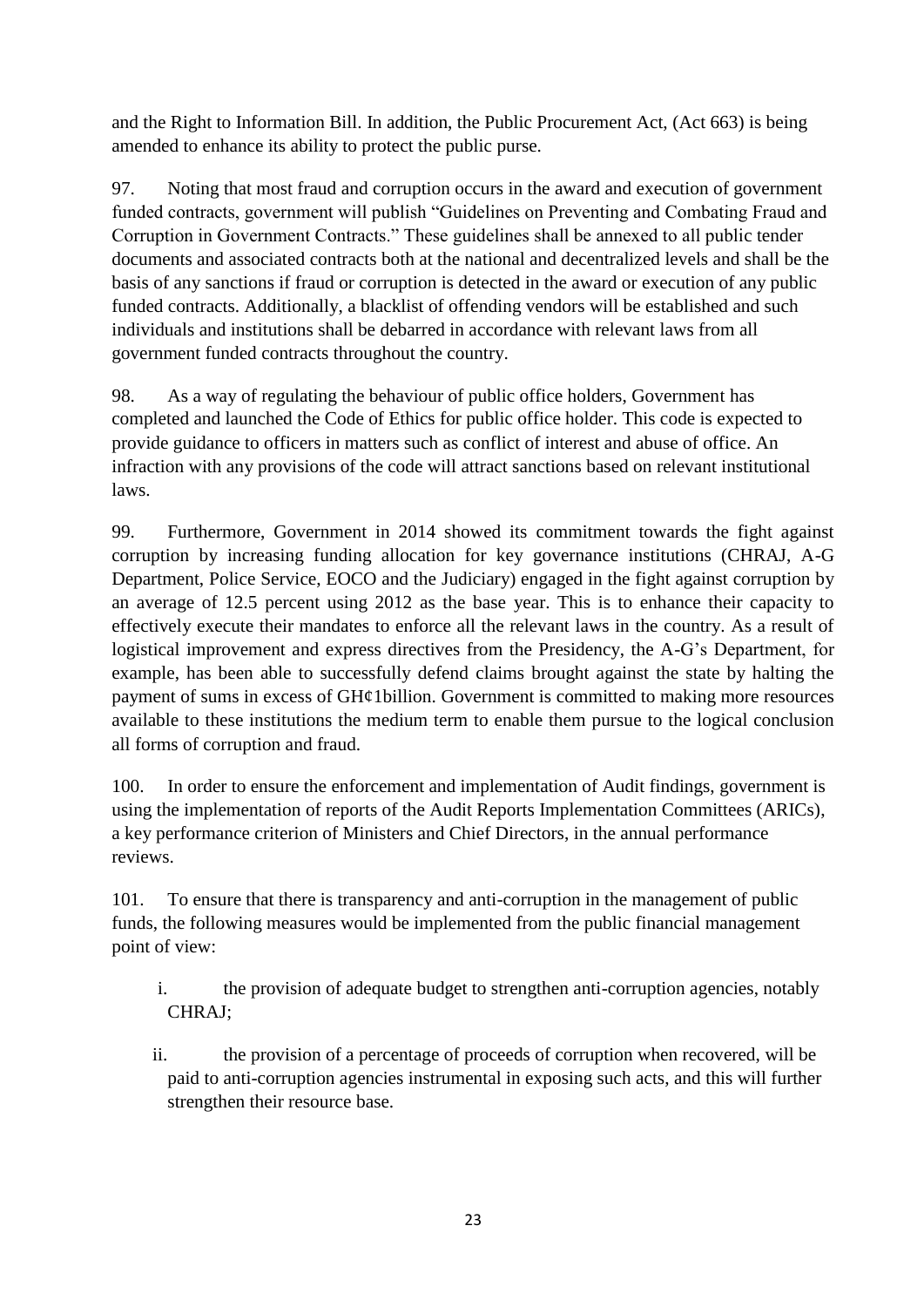iii. the further development of GIFMIS to enhance our technological capacity to fight corruption arising from possible collusion and manipulation of databases and records.

#### **Monetary Policy, Exchange Rate Policy, and Financial Sector Issues**

102. Bank of Ghana will implement a foreign exchange reporting system. The Bank will also be implementing an online foreign exchange trade tracking system effective January 1, 2014. This system would eventually lead to an improvement of the operations of the foreign exchange market by enhancing transparency and price discovery among market participants. The system would track the interbank, corporate and retail transactions executed across the banking industry and lead to the computation of a daily reference foreign exchange rate for the cedi against the major trading currencies. The system would also offer real time transaction and sector demand and supply information. The Bank will also in collaboration with the Ministry of Trade work on enhancing the features of the GCNET platform with a view to tracking letters of credit (LCs) issued by banks by uniquely identifying an LC to prevent multiple sourcing of foreign exchange to pay for maturing LCs.

103. The banking industry continues to be well capitalized, liquid and profitable. The focus for policy in the medium to long term is continuous reviewing and strengthening of the regulatory and supervisory framework as well as the supporting infrastructures to secure safe and sound banking and financial system. In this regard the key policy initiatives border on redrafting of the Banking Act; completion of the preparatory work for a deposit insurance system; upward adjustment of the minimum capital of banks and non-banks; and the drafting of a number of directives and regulations to give effect to the Banking Act. The re-drafting of the Banking Act is designed to achieve a number of objectives: consolidation of the parent and amendment acts; strengthen the framework for consolidated supervision and crisis resolution and address perceived gaps in the Act with respect to emerging exigencies in the banking sector, including deposit insurance. Higher capital requirements for fresh licenses have been set to provide newly established institutions with a stronger cushion for risk absorption; while recently recapitalized existing institutions are encouraged to grow their capital in line with their businesses.

104. Progress has been made with completion of the study on the feasibility of a deposit insurance system in Ghana. Work has also progressed on the drafting of the enabling act for the establishment of a deposit insurance scheme in Ghana by the close of 2014. On supervisory cooperation, the Bank of Ghana continued to participate actively in the activities of the College of Supervisors of the West African Monetary Zone (CSWAMZ), including information exchange meetings and joint examinations of Nigerian subsidiary banks with CBN officials. The Bank also continued to initiate moves to sign memorandums of understanding (MOUs) with counterpart regulators to strengthen information exchange and cross-border bank resolution.

105. The Bank of Ghana will continue to intensify its collaboration with central banks in the sub-region as well as counterpart domestic regulators with a view to strengthening cross-border and cross-sector supervision of bank and non-bank financial institutions.